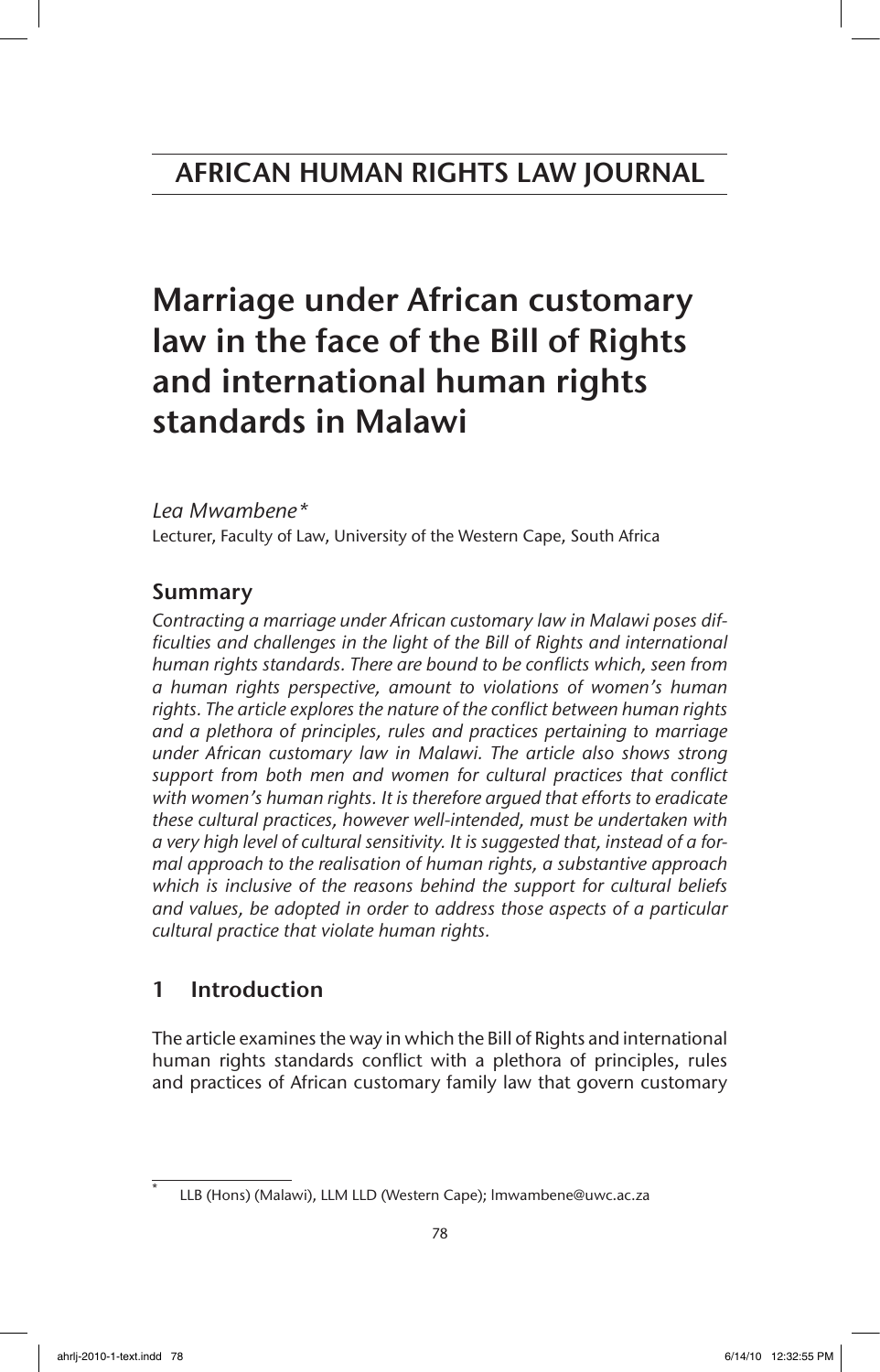marriage in Malawi. The article also shows how strong cultural support can pose a threat to any effort aimed at addressing human rights violations in African customary law. It is therefore suggested that a substantive approach be adopted.

The words 'formal approach' and 'substantive approach' are borrowed from formal equality and substantive equality paradigms.<sup>1</sup> A formal approach means using law in its strict sense to address human rights violations. A substantive approach entails the use of law, while taking into account the reasons behind views in support of cultural values when implementing human rights. The position therefore is that the formal approach is not sufficient to address human rights violations under African customary law.

The article is divided into five sections. The next section examines the position of international human rights law in the Malawian Constitution (Constitution). The section also briefly discusses the international human rights position on cultural practices that conflict with human rights. The aim is to highlight the relevance of international human rights standards in Malawi. The third section looks at the position of customary law under the Constitution and discusses the implications of the status that the Constitution gives to customary laws. The fourth section discusses principles and practices governing a customary marriage in Malawi. Both matrilineal<sup>2</sup> and patrilineal<sup>3</sup> marriages are examined with a view to revealing the traditional values that are incompatible with the Bill of Rights and international human rights standards. The last section concludes the discussion.

# 2 Position of international human rights law in terms of the Constitution

The position of international human rights law in terms of the Constitution may be looked at in different ways. Firstly, some international human rights norms have been elevated to constitutional status in the

<sup>1</sup> J de Waal *et al The Bill of Rights handbook* (2005) 232 have defined formal equality as 'sameness of treatment'. The law must treat individuals in the same manner regardless of their circumstances. In other words, formal equality supports the view that a person's individual physical or personal characteristics should be viewed as irrelevant in determining whether they have a right to some social benefit or gain. On the other hand, substantive equality requires the law to ensure that there is equality of outcome. It is partially based on a redistributive justice model which suggests that measures have to be taken to rectify past discrimination, because to fail to do so would leave people and groups at different starting points.

<sup>&</sup>lt;sup>2</sup> Matrilineal customary marriage refers to all customary marriages that trace their descent line through female relatives.

<sup>&</sup>lt;sup>3</sup> Patrilineal customary marriage refers to all customary marriages that trace their descent line through male relatives.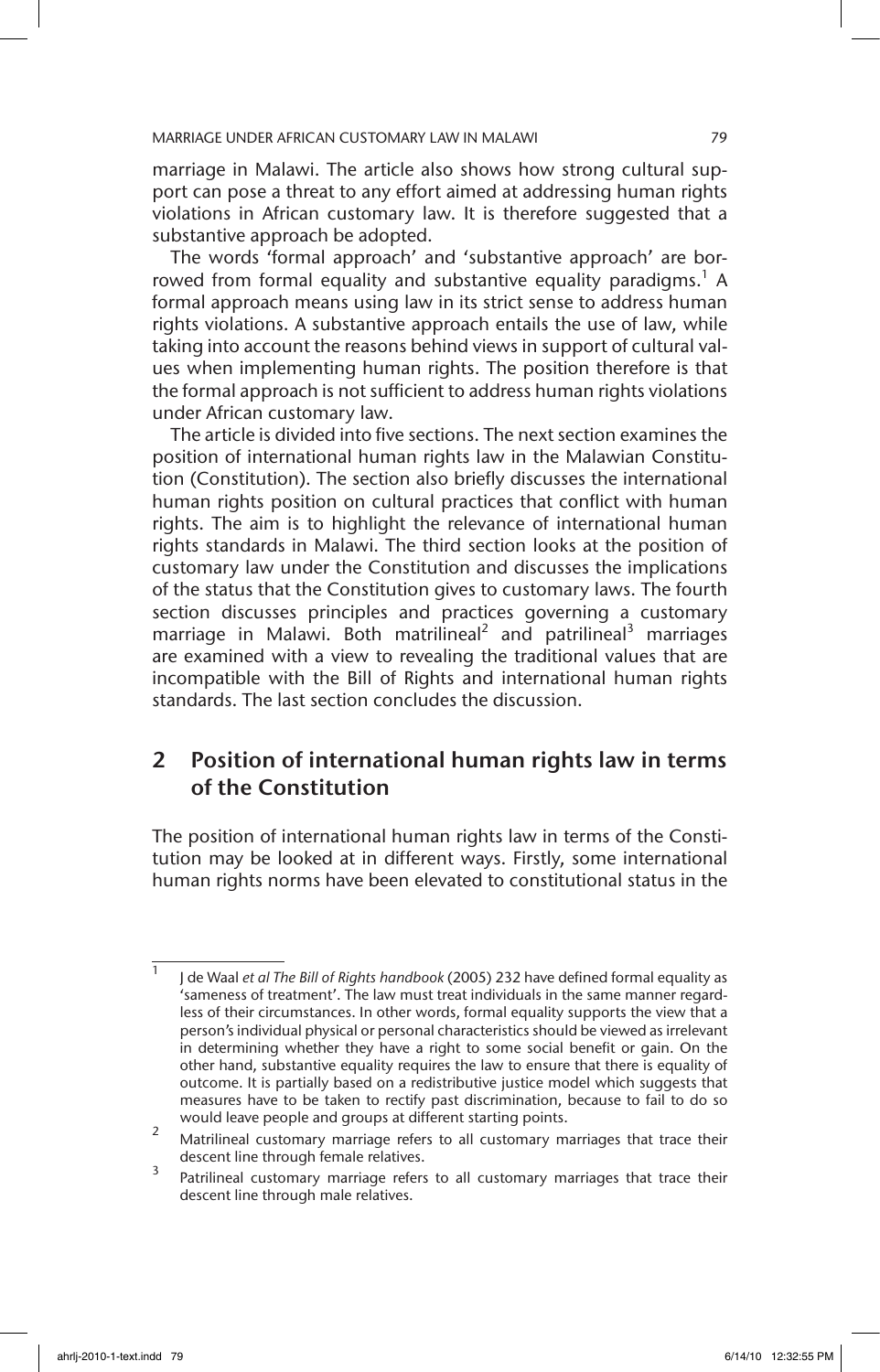Constitution, which renders them justiciable in Malawian courts.<sup>4</sup> This is through a direct incorporation of certain international law standards in the Constitution. For example, the non-discrimination clause, a key principle of the Convention on the Elimination of All Forms of Discrimination Against Women (CEDAW)<sup>5</sup> and other international instruments, has been enshrined in the Malawian Constitution.<sup>6</sup> In addition, international law has been granted an elevated status in the Malawian Constitution, not only in relation to the interpretation of constitutional provisions, but also as a factor relevant in the development of customary law and in the interpretation of municipal statutes by the judiciary.<sup>7</sup> Consequently, international law assumes a position of importance in relation to two aspects of legal development in this sphere; namely, in respect of the drafting of legislation, and in respect of law reform via judicial interpretation.

The second angle derives from the legal status of international law in Malawian municipal law. According to section 211(2) of the Constitution, certain international agreements form part of the laws of Malawi.<sup>8</sup> This position is relevant with respect to the International Covenant on Civil and Political Rights (ICCPR), $9$  the Convention on the Rights of the Child (CRC),<sup>10</sup> the International Covenant on Economic, Social and Cultural Rights (ICESCR),<sup>11</sup> CEDAW,<sup>12</sup> and the African Charter on Human and Peoples' Rights (African Charter).<sup>13</sup> As can be seen from their date of ratification, all these international agreements became part of domestic law in Malawi by virtue of section 211(2) of the Constitution and are, therefore, enforceable as part of domestic law.

 $4$  Sec 4 provides that '[t]he Constitution shall bind all executive, legislative and judicial organs of the state at all levels of government and all the peoples of Malawi are entitled to equal protection of this Constitution, and laws made under it'.

<sup>5</sup> CEDAW was adopted on 18 December 1979 and entered into force on 3 September 1981.

 $\frac{6}{7}$  An example would be sec 20 of the Malawian Constitution on the right to equality.

Sec  $11(2)(c)$  of the Malawian Constitution provides that '[i]n interpreting the provisions of this Constitution a court of law shall …where applicable, have regard to current norms of public international law and comparable foreign case law'.

<sup>8</sup> Section 211(2) of the Constitution provides that '[i]nternational agreements entered into before the commencement of this Constitution and binding on the Republic shall form part of the law of the Republic, unless Parliament subsequently provides otherwise or the agreement otherwise lapses'.

<sup>9</sup> Ratified by Malawi in 1993; GA Resolution 2200A(xxi) 21UNGAOR Suppl (No 16) 52, UN Doc A/6316 (1966), 999 UNTS 171, entered into force on 23 March 1976.

<sup>&</sup>lt;sup>10</sup> Ratified by Malawi in 1991.

Ratified by Malawi in 1993; GA Resolution 2200A(xxi) 21UNGAOR Suppl (No 16) 49, UN Doc A/6316 (1966), 993 UNTS 3, entered into force on 3 January 1976.

<sup>&</sup>lt;sup>12</sup> Ratified by Malawi in 1987.

Ratified by Malawi in 1989. The African Charter was adopted on 27 June 1981 and entered into force on 21 October 1986.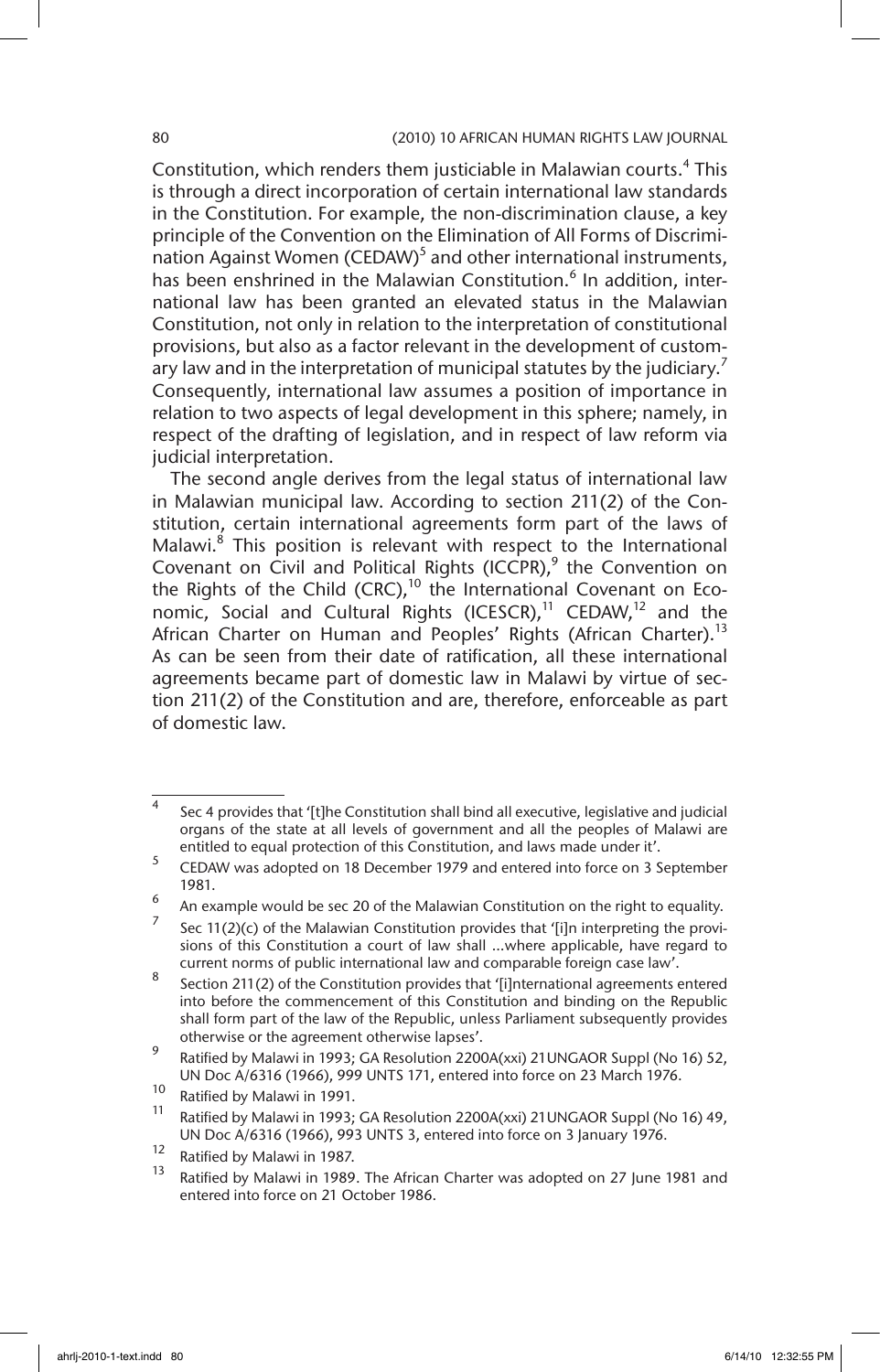### 2.1 Position of international human rights law regarding cultural practices that conflict with human rights

At the international level, it is important to note that many instruments recognise the application and relevance of African customary law. Article 22 of the Universal Declaration of Human Rights (Universal Declaration)<sup>14</sup> states that '[e]veryone, as a member of society ... is entitled to the realisation of the economic, social and cultural rights indispensable for his dignity and the free development of his personality'. Further, article 27(1) provides: 'Everyone has the right to freely participate in a cultural life of the *community*, to enjoy the arts and to share in scientific advancement and its benefits' (my emphasis).

As a declaration, the Universal Declaration is a non-binding instrument that merely states the aspirations of nation states. However, it is submitted that it has become part of binding international law in Malawi. Reasons that can be advanced to substantiate this point are twofold. First, the standards laid down in the Universal Declaration were re-enacted in two conventions that are binding on states. These are ICCPR and ICESCR. Articles  $15(1)(a)^{15}$  and  $27^{16}$  of ICESCR and ICCPR, respectively, provide for the protection of cultural rights.

Secondly, the Malawi Supreme Court of Appeal (SCA) has held that the Universal Declaration applies and is enforceable in Malawi.<sup>17</sup> In the *Chihana* case, the SCA held that the Universal Declaration is part of Malawi's law and that the freedoms that it guarantees must be respected and can be enforced in the courts of Malawi.<sup>18</sup> Following the *Chihana* case, it has been noted that the cases of *Chisiza v Ministry of Education and Culture*19 and *S v Nkhata*20 have made reference to provisions of the Universal Declaration.<sup>21</sup> At the regional level, rights to culture are declared in the African Charter.<sup>22</sup>

<sup>&</sup>lt;sup>14</sup> The Universal Declaration was adopted by UN General Assembly Resolution on 10 December 1948.

<sup>&</sup>lt;sup>15</sup> Art 15(1)(a) of ICESCR provides: 'The State Parties to the present Covenant recognise the right of everyone (a) to take part in a cultural life.'

<sup>16</sup> Art 27 of ICCPR provides: 'In those states in which ethnic, religious or linguistic minorities exist, persons belonging to such minorities shall not be denied the right, in community with the other members of their group, to enjoy their own culture, to profess and practise their own religion, or to use their own language.'

<sup>17</sup> See the case of *R v Chakufwa Chihana* SCA Criminal Appeal 9 of 1993, as cited by S White *et al Dispossessing the widow: Gender-based violence in Malawi* (2002) 32. See also TT Hansen 'Implementation of international human rights standards through the national courts in Malawi' (2002) 46 *Journal of African Law* 31 37, who noted that the SCA considered the Universal Declaration as part of the law of Malawi.

 $18$  As above.

<sup>&</sup>lt;sup>19</sup> Miscellaneous Civil Case 10 of 1993 (unreported).

<sup>&</sup>lt;sup>20</sup> Miscellaneous Civil Case 6 of 1993 (unreported).

<sup>&</sup>lt;sup>21</sup> Hansen (n 17 above) 37-38.

See eg art 17 of the African Charter.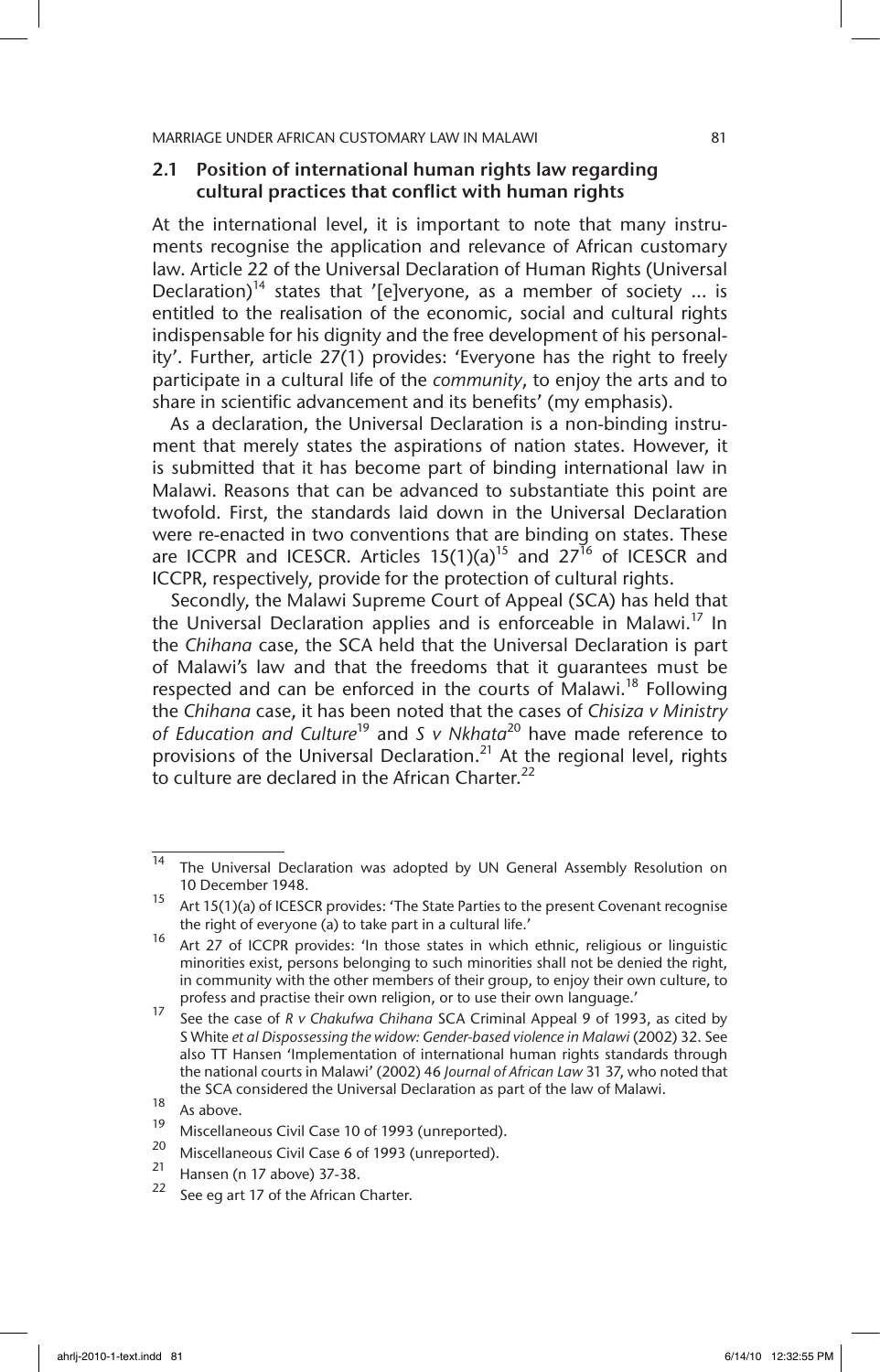Of particular importance in this article, however, is whether the protection of cultural rights at the international level constitutes a justifiable reason for violating human rights.

The position at international level is that no international human rights document cites culture as a basis on which protections may be abridged.<sup>23</sup> Rather than protecting culture at the expense of human rights, international documents reveal that culture necessarily must cede to universal standards. $^{24}$  Indeed, as the above mandate suggests, cultures are protected so that they may enhance human rights and not lead to their derogation.<sup>25</sup> Such an interpretation finds support in article 1(3) of the United Nations (UN) Charter,  $26$  which seeks

to achieve international co-operation in solving international problems of an economic, social, cultural, humanitarian character and in promoting respect for human rights and for fundamental freedoms for all without distinction as to race, sex, language, or religion.

The language of the above provision makes clear two things: Human rights are not dependent on a specific culture, and human rights are to be respected without distinction as to the basic markers that influence different manifestations of cultural life: sex and religion, among others<sup>27</sup>

Furthermore, numerous treaties that followed the UN Charter serve as examples of the approach that places the preservation of human rights as a fundamental universal principle, even when human rights protections challenge cultural practices. CEDAW confronts the possibility of misuse of culture as a pretext to violate women's rights in the following way. Article 5 of CEDAW requires state parties to take all appropriate measures to

modify the social and cultural patterns of men and women, with a view to achieving the elimination of prejudices and customary and all other practices which are based on the idea of the inferiority of either of the sexes or on stereotyped roles for men and women.

#### Article 2(f) of CEDAW provides:

State parties … by all appropriate means and without delay … undertake: … (f) To take all appropriate measures, including legislation to modify or abolish existing laws, regulations, customs and practices which constitute discrimination against women.

<sup>23</sup> JR Levesque *Culture and family violence: Fostering change through human rights law* (2001) 95-96.

 $24$  R Cook 'State accountability under the Convention on the Elimination of all Forms of Discrimination Against Women' in R Cook (ed) *Human rights of women: National and international perspectives* (1994) 234-235.

 $\frac{25}{26}$  Levesque (n 23 above) 96.

<sup>26</sup> The UN Charter was adopted on 26 June 1945.

Levesque (n 23 above) 96.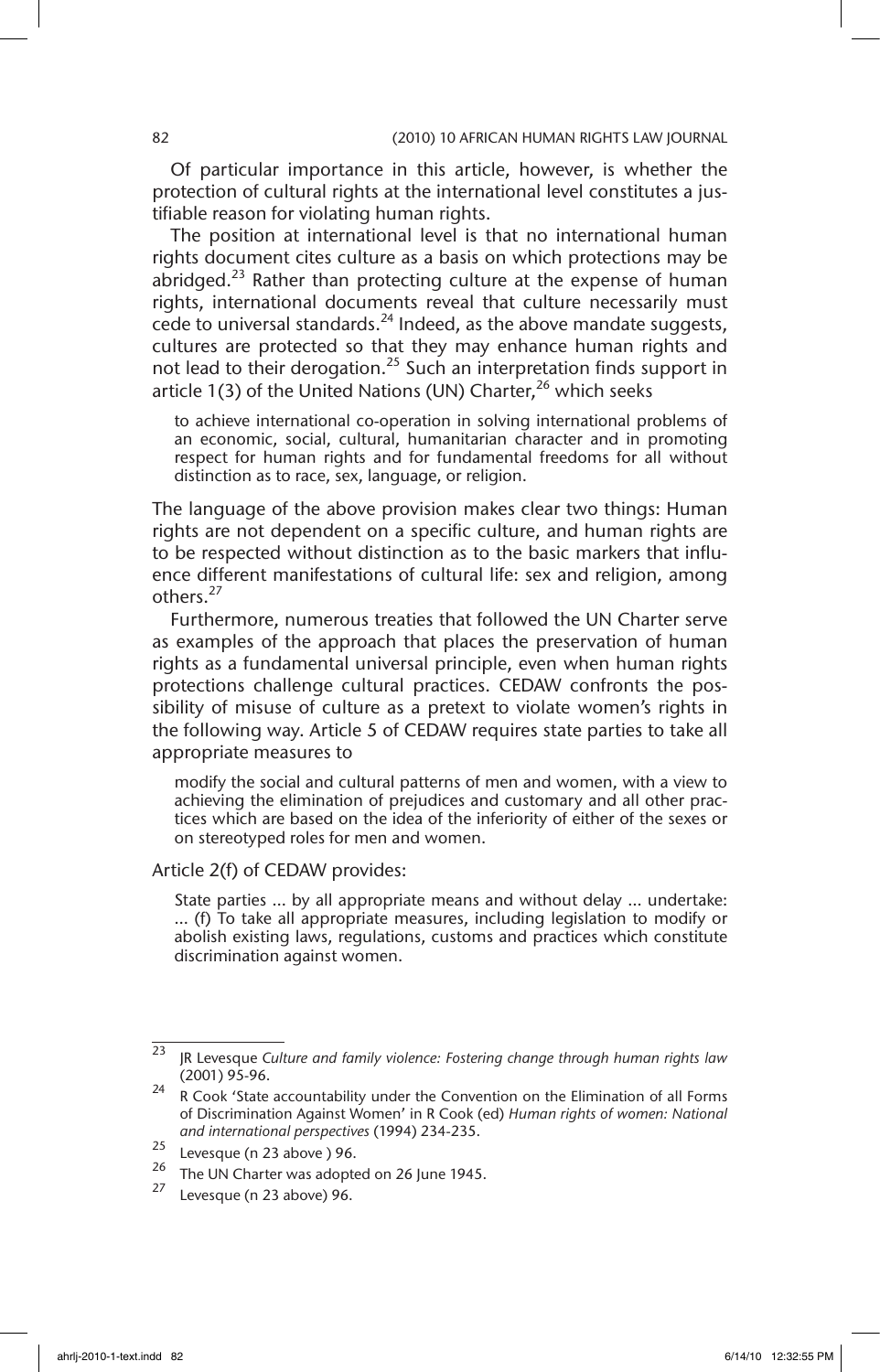With particular reference to discriminatory customary family practices at the point of contracting a marriage, articles 16(1)(a) and (b) of CEDAW<sup>28</sup> provide:

States Parties shall take all appropriate measures to eliminate discrimination against women in all matters relating to marriage and family relations and in particular shall ensure, on a basis of equality of men and women:

- (a) the same right to enter into marriage;
- (b) the same right freely to choose a spouse and to enter into marriage only with their free and full consent.

Apart from CEDAW, CRC also deals with discriminatory customary family law practices that affect women, especially young girls.<sup>29</sup> In addition, the Declaration on the Elimination of Violence Against Women of 1994 $30$  makes an important statement. Article 4 firmly rejects cultural relativism<sup>31</sup> as it prohibits states from invoking 'any custom, tradition or religious consideration to avoid their obligations' in pursuit of a policy of eliminating gender discrimination by all appropriate means and without delay.

At the regional level, the African Charter on the Rights and Welfare of the Child (African Children's Charter) deals with discriminatory practices that affect young girls.<sup>32</sup> Furthermore, the regional protection is extended by the Protocol to the African Charter on Human and Peoples' Rights on the Rights of Women in Africa (African Women's

 $\frac{1}{28}$  Commenting on arts 16(1)(a) and (b), the CEDAW Committee (established under art 17 of CEDAW to oversee the implementation of its provisions) in its General Recommendation 21 said this: 'While most countries report that national constitutions and laws comply with the Convention, custom, tradition and failure to enforce these laws in reality contravenes the Convention. A woman's right to choose a spouse and enter freely into marriage is central to her life and to her dignity and equality as a human being. An examination of states parties' reports discloses that there are countries which, on the basis of custom, religious beliefs or the ethnic origins of particular groups of people, permit forced marriages or remarriages. Other countries allow a woman's marriage to be arranged for payment or preferment and in others women's poverty forces them to marry foreign nationals for financial security. Subject to reasonable restrictions based for example on a woman's youth or consanguinity with her partner, a woman's right to choose when, if, and whom she will marry must be protected and enforced at law.'

 $29$  See art 24(3) of CRC which provides: 'State parties shall take all effective and appropriate measures with a view to abolishing traditional practices prejudicial to the health of children.'

<sup>&</sup>lt;sup>30</sup> UN General Assembly, 48th session, Official Records, GA Resolution 4, Agenda item 11, A/RES/48/104 1994.

 $31$  Cultural relativism promotes the belief that human rights vary from one culture to another.

<sup>&</sup>lt;sup>32</sup> Art 21 of the African Children's Charter provides: 'State parties to the present Charter shall take all appropriate measures to eliminate harmful social and cultural practices affecting the welfare, dignity, normal growth and development of the child and in particular: (a) those customs and practices prejudicial to the health or life of the child; and (b) those customs and practices discriminatory to the child on the grounds of sex or other status.' The Children's Charter was adopted on 11 July 1990 and entered into force on 29 November 1999. Malawi ratified the Charter on 10 September 1999.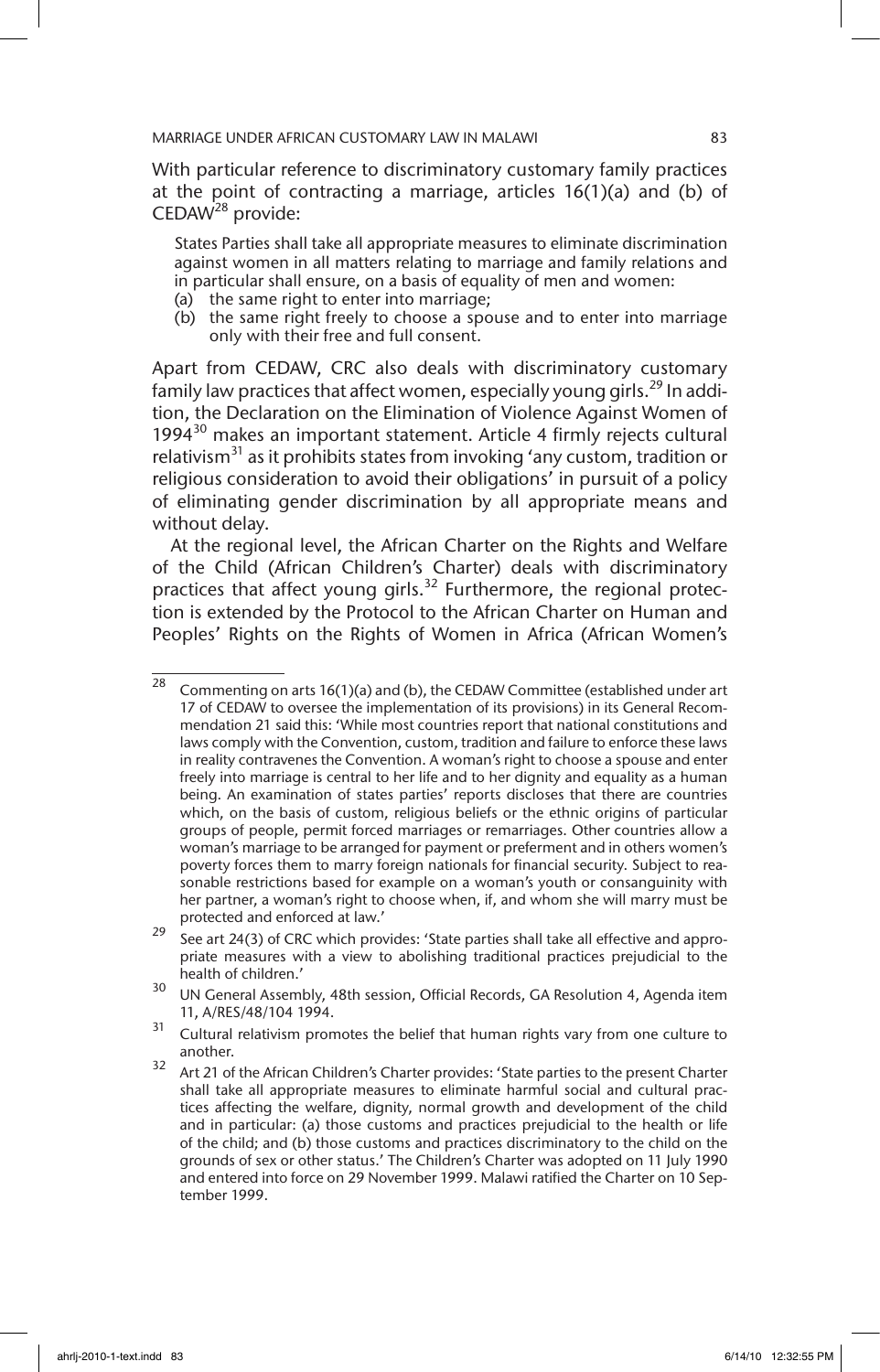Protocol).<sup>33</sup> The Protocol was promulgated out of the African Union (AU)'s concern that, despite the ratification of the African Charter and other international human rights instruments by member states, women in Africa continue to be victims of discrimination and harmful cultural practices.<sup>34</sup> The Protocol contains provisions relating to the elimination of harmful practices, including the prohibition, through legislative measures backed by sanctions, of all forms of harmful practices that negatively affect the human rights of women and which are contrary to recognised international standards.<sup>35</sup>

To sum up, we see that international human rights standards call for state intervention with regard to cultural practices that violate human rights.

# 3 Position of customary law in the Bill of Rights

The Constitution has many provisions that directly or indirectly recognise the application and relevance of African customary laws in Malawi. Section 12 provides that the Constitution is founded upon the following underlying principles:

[A]] legal and political authority of the state derives from the people of Malawi and shall be exercised in accordance with this Constitution solely to serve and protect their interests; the inherent dignity and worth of each human requires that the state and all persons shall recognise and protect fundamental human rights and afford the fullest protection to the rights and views of all individuals, groups and minorities whether or not they are entitled to vote.

Thus, Nyirenda, Hansen and Kaunda<sup>36</sup> have argued, based on this provision, that the Malawian Constitution attaches great importance to African customary law and traditional values.

Several provisions in a bill of rights itself can support the above position. For example, section 22(5) of the Constitution provides for the recognition of marriages by custom. This provision makes it obvious that marriages contracted according to customary laws are valid. Section 26 of the Constitution provides that '[e]very person shall have the right to use the language and to participate in the cultural life of his or her choice'. Although this section does not make any explicit reference to customary law, it expressly recognises the significance of customary or cultural values to human development, wellbeing and identity.<sup>37</sup> In

 $\frac{33}{33}$  The Protocol was adopted on 11 July 2003 and entered into force on 25 November 2005. Malawi ratified it on 20 May 2005.

 $3^3$  See Preamble to the Protocol.<br> $3^5$  Art 5 of the Protocol

Art 5 of the Protocol.

<sup>36</sup> J Nyirenda *et al A comparative analysis of the human rights chapter under the Malawi Constitution in an international perspective* (undated) xxiii.

<sup>&</sup>lt;sup>37</sup> See C Himonga 'Implementing the rights of child in African legal systems: The Mthembu journey in search of justice' (2001) 9 *International Children's Journal* 89.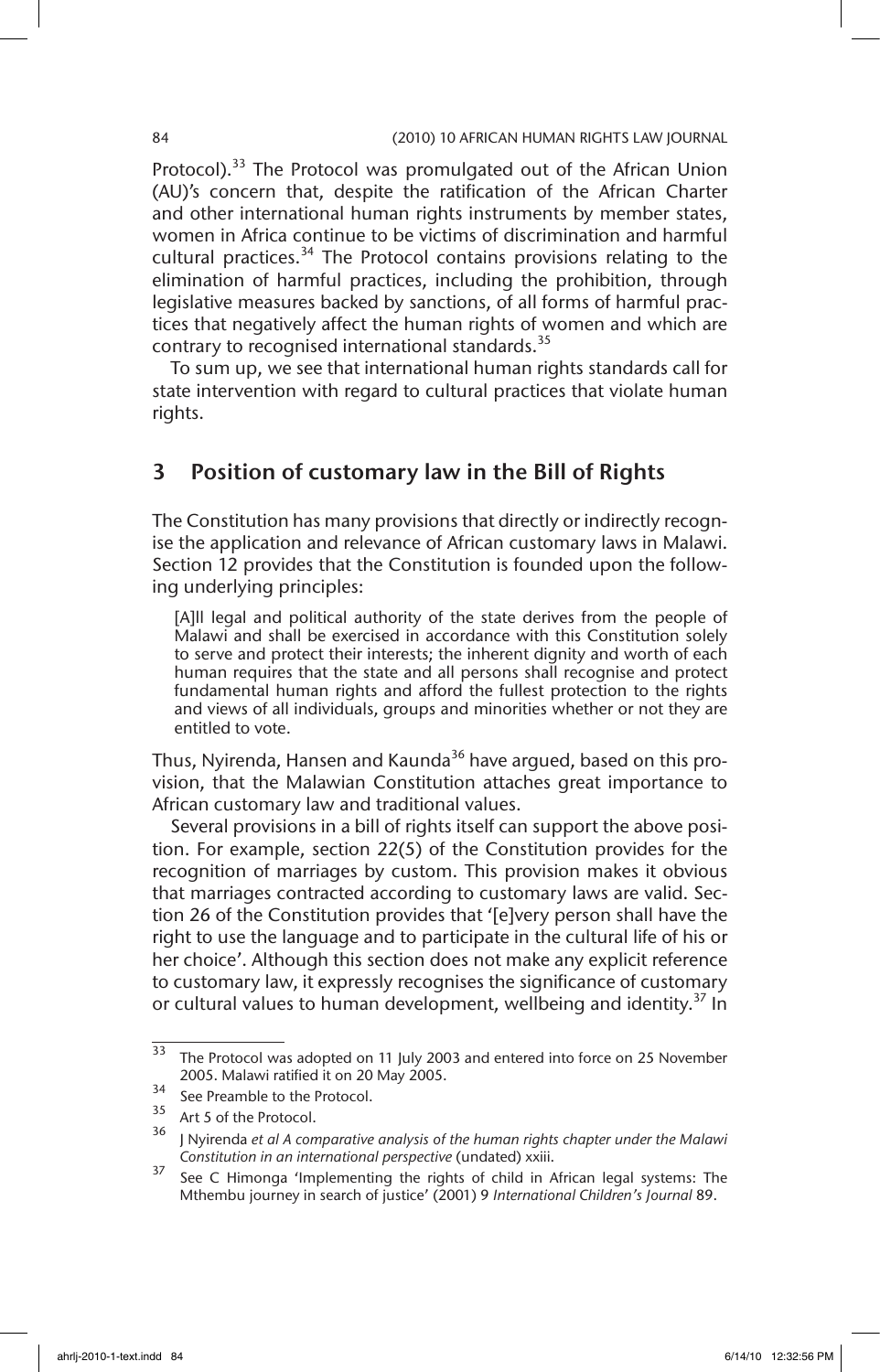essence, it guarantees the right of everyone to live according to the legal system applicable to the particular cultural group to which he or she (chooses to) belong.<sup>38</sup>

Section 26 of the Malawian Constitution must be contrasted with section 30 of the South African Constitution. The latter provides that '[e]veryone has the right to use the language and to participate in the cultural life of their choice, but no one exercising these rights may do so in a manner inconsistent with any provision of the Bill of Rights'. It has been argued that this provision means that when the right to culture clashes with the right to equality, the latter must take priority since this provision expressly subordinates the right to culture to all other rights in the South African Bill of Rights.<sup>39</sup> By contrast, section 26 of the Constitution does not have any express internal limitation. This may be interpreted to mean that the right to culture enjoys the same status as all other rights in the Malawian Bill of Rights.<sup>40</sup>

However, section 20(1) of the Constitution prohibits discrimination on certain specified grounds, including sex. Section 20(2) of the Constitution specifically states that '[l]egislation may be passed addressing inequalities in society and prohibiting discriminatory practices and the propagation of such practices and may render such practices criminally punishable by the courts'. The right to protection against discrimination is buttressed in section 24 of the Constitution, which includes gender as a ground of discrimination. Furthermore, section 24(2) of the Constitution expressly states that '[a]ny law that discriminates against women on the basis of gender or marital status shall be invalid'. It also obligates the government to take legislative measures that eliminate customs and practices that discriminate against women, including practices such as sexual abuse, harassment and violence, and the deprivation of property, including property obtained by inheritance.

Reading sections 20(2) and 24(2) of the Constitution together one gets the impression that the right to culture does not enjoy the same status as the right to equality. Furthermore, customary law, just like any other law in force in Malawi, is arguably limited by section 5 of the Constitution.<sup>41</sup> The principle of the supremacy of the national

 $\frac{38}{39}$  Himonga (n 37 above) 94.

See, eg, F Kaganas & C Murray 'The contest between culture and gender equality under South Africa's interim Constitution' (1994) 21 *Journal of Law and Society* 427- 428; L Fishbayn 'Litigating the right to culture: Family law in the new South Africa' cited in E Grant 'Human rights, cultural diversity and customary law in South Africa' (2006) 50 *Journal of African Law* 2; TR Nhlapo 'The African family and women's rights: Friends or foes? (1991) *Acta Juridica* 135; V Broinstein 'Reconceptualising customary law debate in South Africa' (1998) 14 *South African Journal on Human Rights* 388.

<sup>40</sup> L Mwambene 'Reconciling African customary law with women's rights in Malawi: The proposed Marriage, Divorce and Family Relations Bill' (2007) 1 *Malawi Law Journal* 113.

 $\frac{41}{10}$  Sec 5 of the Malawian Constitution provides that 'any act of government or any law that is inconsistent with the provisions of this Constitution shall, to the extent of such inconsistency, be invalid'.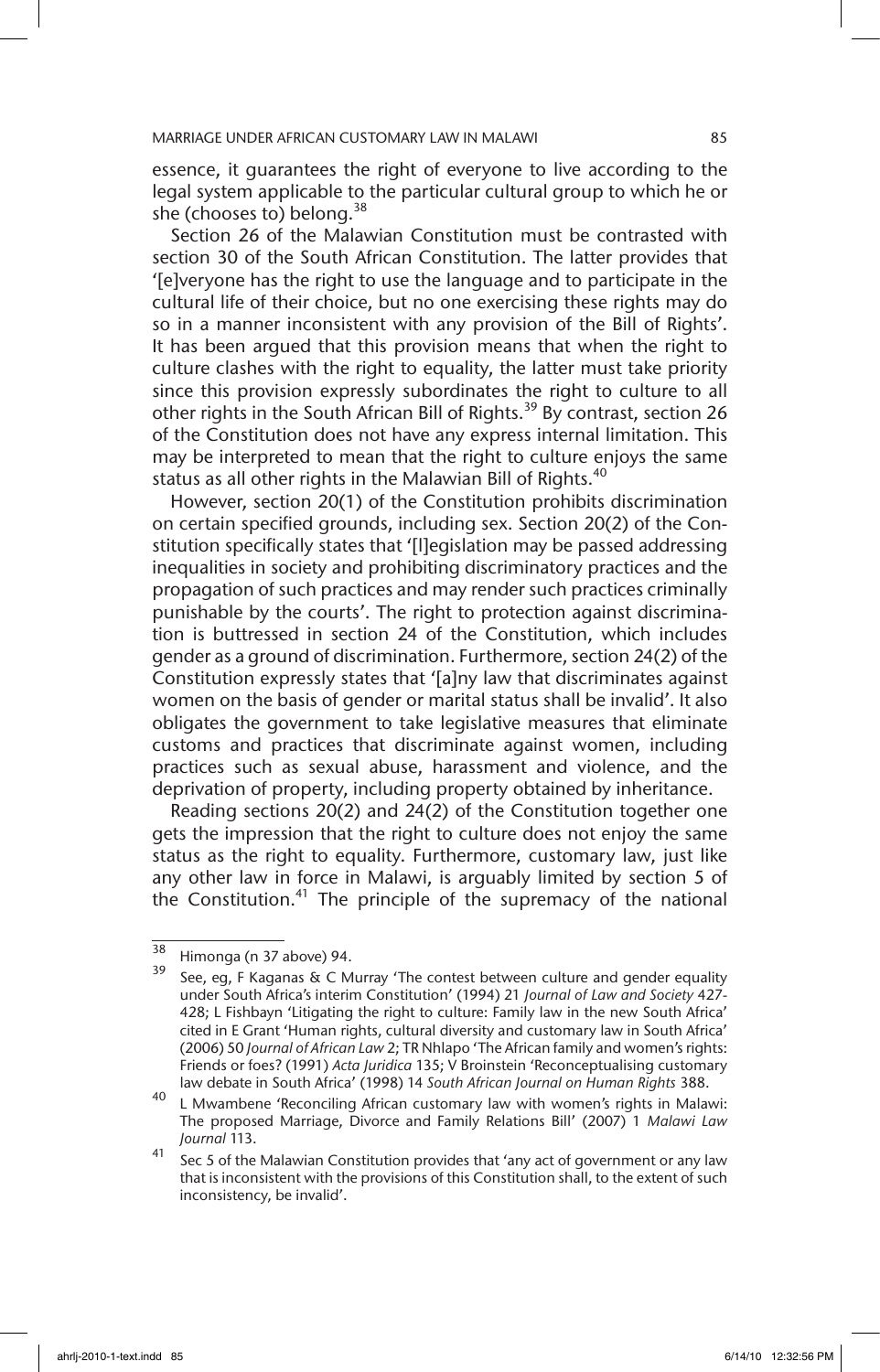Constitution ensures that, in legal interpretation, human rights guarantees take precedence over any other laws or customary rules.<sup>42</sup> The wording of section 5 of the Malawian Constitution seems to suggest that if customary law is inconsistent with the Constitution, it is invalid.<sup>43</sup> A further limitation on the application of customary laws is seen in section 10(2) of the Malawian Constitution which provides that '… in the application and development of customary law, the relevant organs of the state shall have due regard to the principles and provisions of the Constitution'.

In addition, section 44(1) of the Malawian Constitution places the right to culture among the rights in respect of which a limitation is permitted. As rightly argued by Chirwa, $44$  the limitation clause, as provided by section 44(1), has application to all rights in a bill of rights. Therefore, even though section 26 does not contain an internal limiting clause, the general limitation clause applied under section 44(1) of the Malawian Constitution would be applicable.

Having said that, it is, however, important to note that in terms of sections 44(1) and (2) of the Constitution, limitations on a constitutional right, including the right to culture, may be permitted only where they are 'prescribed by law, which are reasonable, recognised by international human rights standards and necessary in an open and democratic society'.<sup>45</sup> Section 44(2) sets a number of tests which courts have to meet if it is to be constitutional, notwithstanding its restriction of a right or rights contained in chapter IV of the Malawian Constitution. The first hurdle that must be met in terms of section 44(2) is that the rights contained may be limited by prescription of law. While this may be interpreted in a number of ways, a court will at least have to determine that the 'prescribed law' is certain and not vague, or

 $42$  B Ibhawoh 'Between culture and constitution: Evaluating the cultural legitimacy of human rights in the African state' (2000) 22 *Human Rights Quarterly* 838 847. Similar provisions of constitutional supremacy exist in the constitutions of other African countries. See eg sec 26(1) of the Constitution of Ghana; sec 37 of the Ugandan Constitution.

<sup>43</sup> This position is similar to that in South Africa. Sec 2 of the Constitution of the Republic of South Africa, 1996 provides: 'This Constitution is the supreme law of the Republic; law or conduct inconsistent with it is invalid and obligations imposed by it must be fulfilled.' Commenting on sec 2 of the South African Constitution, as read with sec 39, C Rautenbach 'Some comments on the status of customary law in relation to the Bill of Rights' (2003) 1 *Stellenbosch Law Review* 107 observed that 'the wording of these provisions is to the effect that the application of customary law is subjected to the provisions of the Bill of Rights and the Constitution'.

<sup>44</sup> DM Chirwa 'Upholding the sanctity of rights: A principled approach to limitations and derogations under the Malawian Constitution' (2007) 1 *Malawi Law Journal* 11.

 $\frac{45}{15}$  Sec 44(2) of the Malawian Constitution provides: 'Without prejudice to subsection (1), no restrictions or limitations may be placed on the exercise of any rights and freedoms provided for in this Constitution other than those prescribed by law, which are reasonable, recognised by international human rights standards and necessary in an open and democratic society.'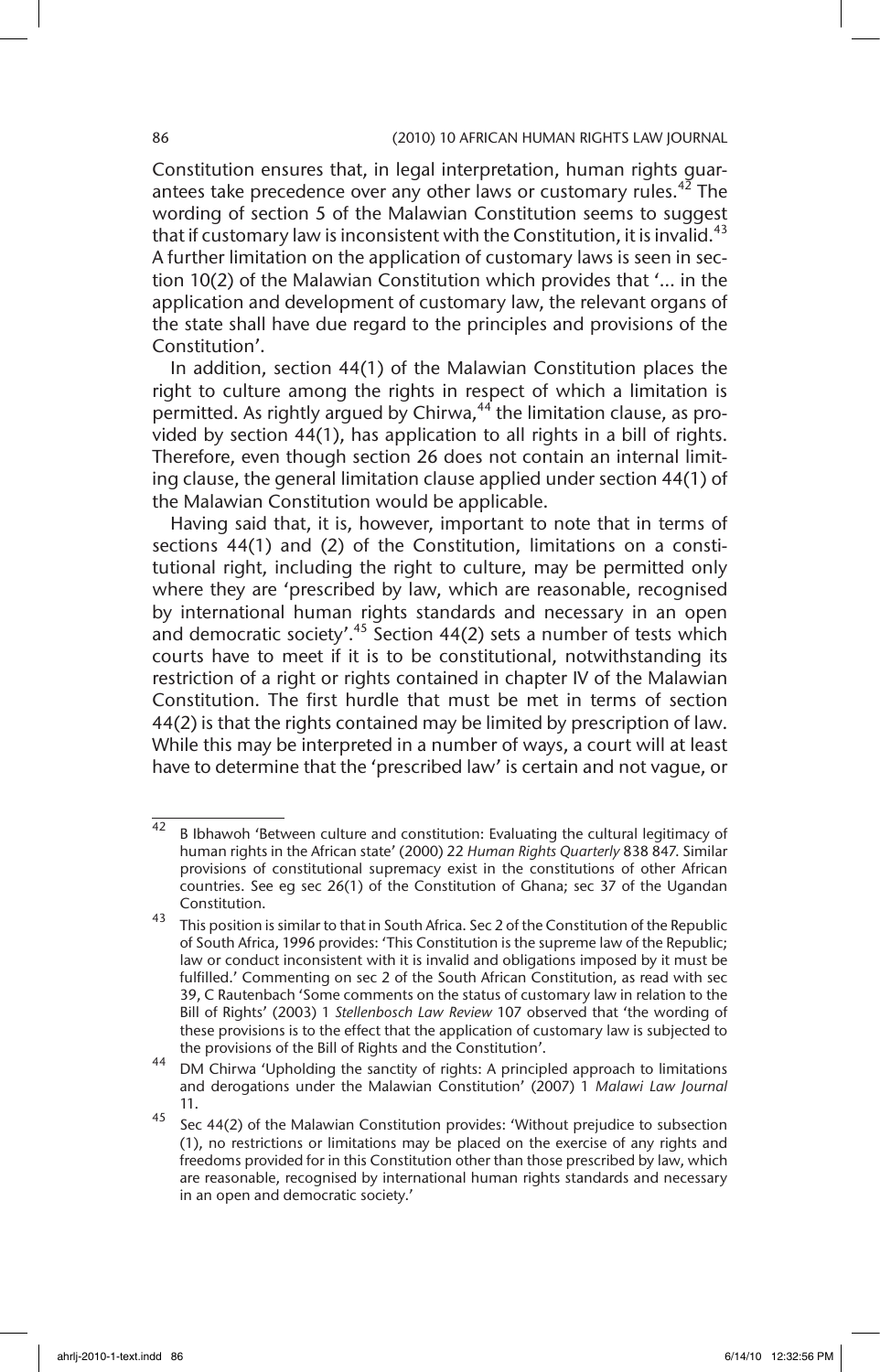lacking in precision.<sup>46</sup> Those affected by the law must be able to know what is expected of them. Should they be unable to do so, then the law would fall foul of this test.<sup>47</sup> The question that can be asked is: If a limitation is effected by a constitutional right and not law, would this provision apply? Obviously, such are some of the difficult questions that courts are likely to be faced with in Malawi.

Furthermore, section 44(2) demands that a law, when it impinges on a right, must meet the test of being 'reasonable' and 'recognised by international human rights standards and necessary in an open and democratic society'. The terms 'reasonable' and 'necessary' in an open and democratic society are vague and will need to be interpreted within the Malawian context.<sup>48</sup> Such interpretation will obviously play a significant role as far as discriminatory African customary laws against women are concerned, where one of the questions will be whether enjoying one's right to culture can be justified as a limitation on the right to equality.

While this will probably be answered in the affirmative, the real dilemma for a court will be to determine how far this limitation should be permitted to provide for the enjoyment of the right to culture. The meaning of terms such as 'open', 'democratic', 'necessary' and 'reasonable' will obviously have a bearing on courts. On the other hand, the trend internationally in determining the meaning of these terms will also have a bearing on the interpretive endeavours of Malawian courts. Sieghardt<sup>49</sup> states, in a European context, that to evaluate a democratic society one must consider

the needs or objectives of a democratic society in relation to the right or freedom concerned; without a notion of such needs, the limitations essential to support them cannot be evaluated. The aim is to have a pluralist, open, tolerant society. This necessarily involves a delicate balance between the wishes of the individual and the utilitarian 'greater good of the majority'. But democratic societies approach this problem from the standpoint of the importance of the individual, and the undesirability of restricting his or her freedom.

In addition to the above, section 44(3) of the Malawian Constitution provides that laws providing for the limitation should not negate the essential content of the right or freedom in question and should be of general application. As a result of the above discussion, the substantive approach becomes inevitable.

 $^{46}$  Chirwa (n 44 above) 18.

<sup>47</sup> P Sieghardt *The international law of human rights* (1983) 92.

<sup>48</sup> In *Friday A Jumbe & Humphrey C Mvula v Attorney-General* Constitutional Case 1 & 2 of 2005 (unreported), as observed by Chirwa (n 44 above) 19, '[i]t was held that it was not enough for the state to argue in general that the reverse onus created by the Corrupt Practices Act was reasonable and necessary in an open and democratic society. The state was under the obligation to demonstrate with empirical evidence that such provision would lead to a reduction or curbing of corruption.'

<sup>49</sup> Sieghardt (n 47 above) 93.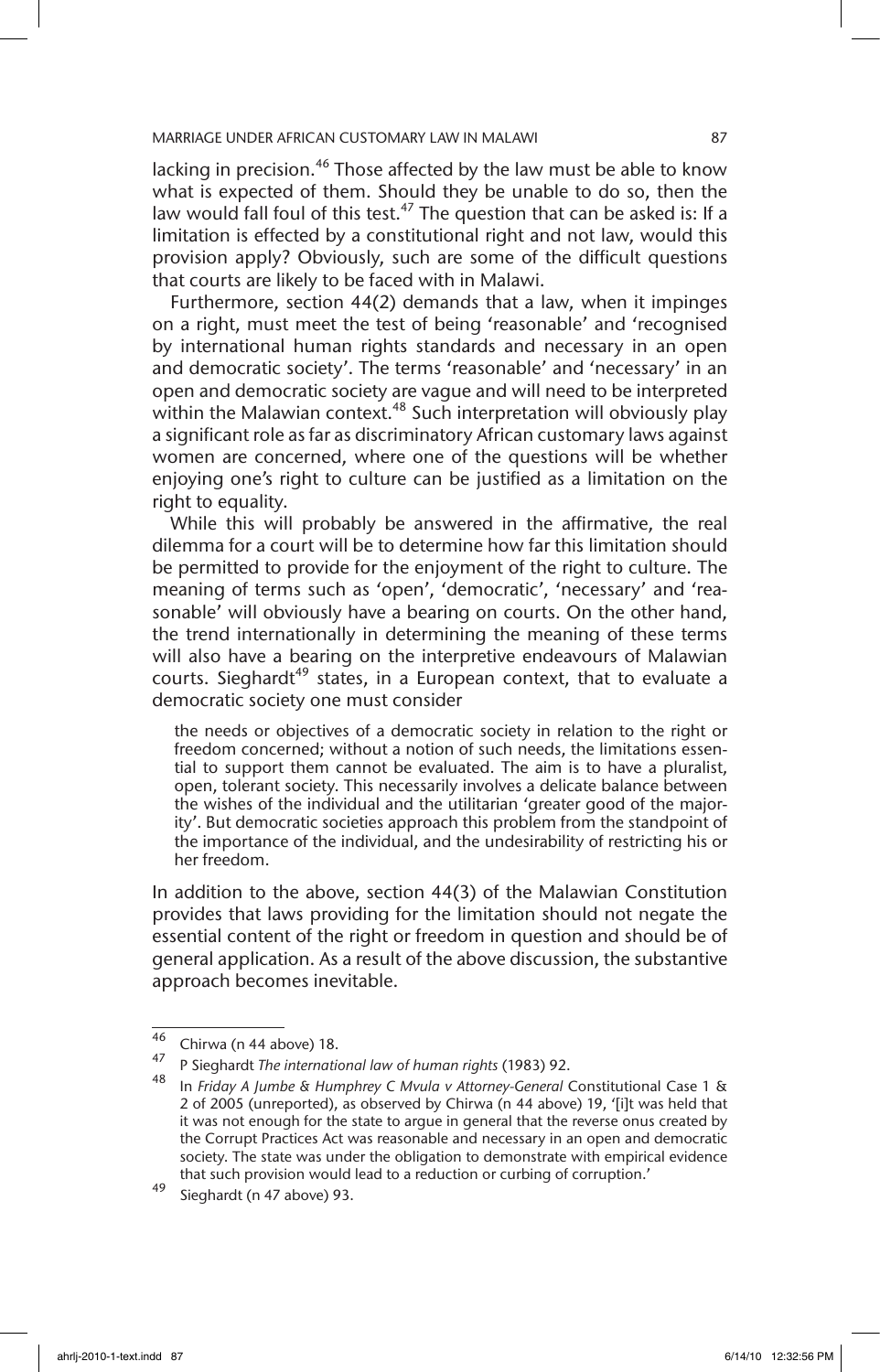It is, however, important to note that courts will not lightly declare African customary laws to be unconstitutional for being inconsistent with any other right, including the right of women to equality, for example. This is so because any legislation that varies, alters or abrogates any rule of African customary law<sup>50</sup> must not constitute an unjustifiable infringement on the right to culture. This also means that parliament does not have a free hand to overrule African customary law. It can do so only to the extent that it does not unjustifiably limit the right to culture. Essentially, this means that any legislation that seeks to advance and protect women's rights must strike an appropriate balance between many interests and rights, especially the right of women to equality and the right of individuals and groups of people to culture.<sup>51</sup>

In summary, we see that the interpretation of the limitation section will also play a large part in constitutional adjudication. The manner in which it restricts rights will probably be used to justify human rights violations.

# 4 Rules governing customary marriages and the Bill of Rights

In this section, we examine how rules and practices governing customary marriage conflict with the Bill of Rights and international human rights standards. However, we start by giving an overview of forms of customary marriages so that the rules and practices that will be discussed are put into perspective.

In Malawi, there are two forms of customary marriages, namely, patrilineal and matrilineal marriages.<sup>52</sup> As a general rule, all customary marriages, whether matrilineal or patrilineal, are contracted according to the customary law of the parties.<sup>53</sup> All customary marriage laws recognise as essential to the validity of the marriage compliance with the following: The parties must have attained the age of puberty; consent of the woman's parents to the marriage; in patrilineal societies *lobola* must be paid by a man to the woman's parents or other relatives

 $\frac{1}{50}$  According to sec 48(2) of the Constitution, an 'Act of Parliament shall have primacy over other forms of law but shall be subject to the Constitution'.

 $^{51}$  Mwambene (n 40 above) 114.

<sup>52</sup> M Chigawa *Customary law and social development:* De jure *marriages* vis-à-vis de facto *marriages at customary law in Malawi* (1987).

<sup>53</sup> Generally, customary law requires that the intending spouses must be of marriageable age and that they should be in a good state of mind. For a detailed discussion, see C Himonga *Family and succession laws in Zambia* (1995) 75. The same issues are equally important in Malawi. It should be noted that Malawi is not a homogeneous country. It consists of different tribes whose origins go back to a historical ancestor or ancestress. Generally, for purposes of customary family laws, these tribes are divided into two categories: matrilineal and patrilineal. The matrilineal tribes are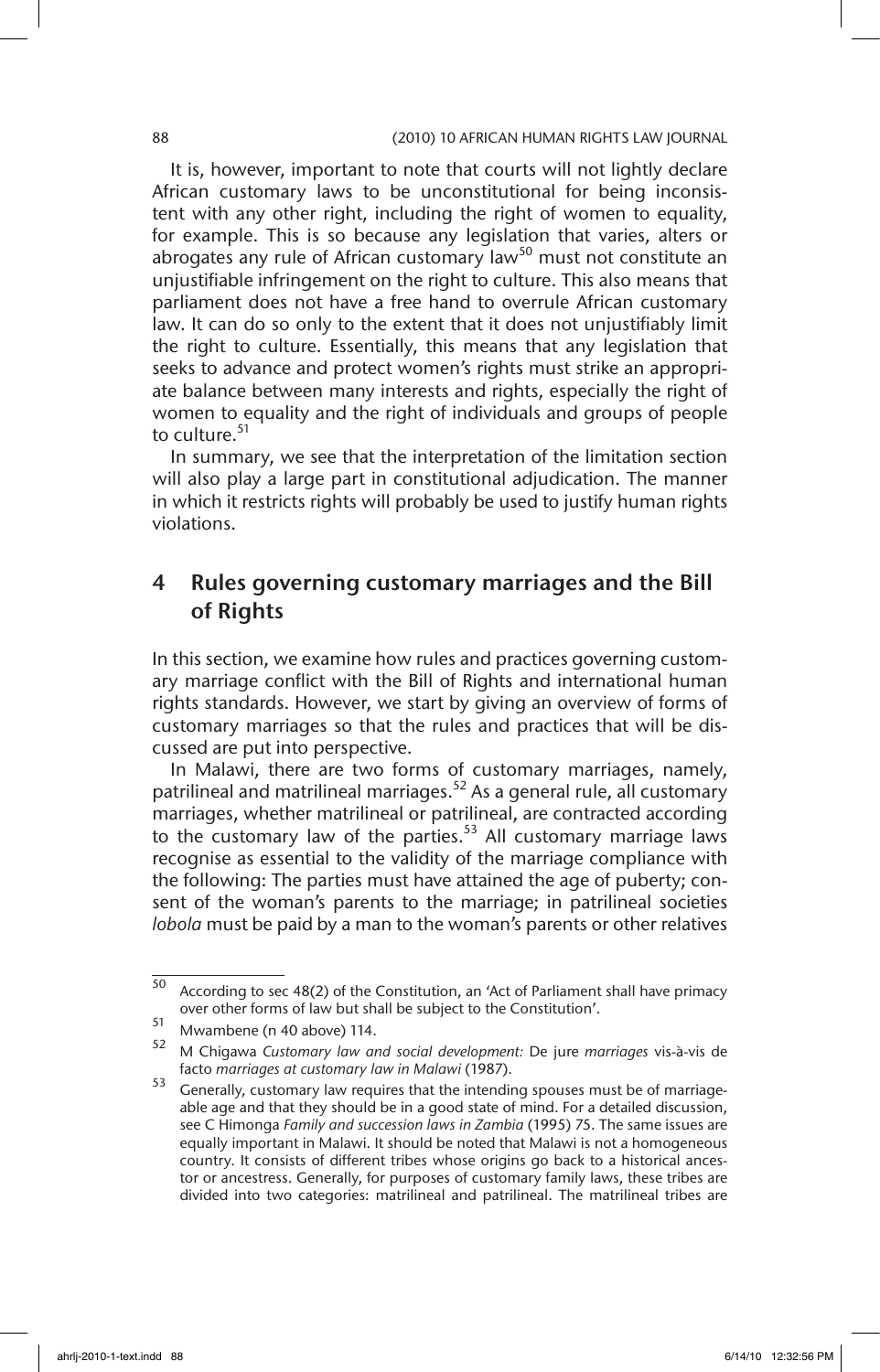who are her guardians; in matrilineal systems there must have been a *chinkhoswe*; and the woman must be unmarried. There is, however, no precise age when one attains puberty and may marry under the customary marriage laws in Malawi.<sup>54</sup>

A discussion of the formation and dissolution of these customary marriages has already received considerable attention in the literature.<sup>55</sup> It is, therefore, not necessary to provide details, but only a summary of the main ideas relating to the two forms of customary marriages, starting with matrilineal marriages.

Matrilineal customary marriages can be grouped into *chikamwini* and *chitengwa*. 56 In *chikamwini* marriages, the man moves to the wife's village and has only a few rights there.<sup>57</sup> Lineage is traced through the woman.<sup>58</sup> Inheritance of property passes through the female line.<sup>59</sup> In addition, women under the matrilineal system have custodial ownership of land.<sup>60</sup> It should also be noted that in matrilineal systems, children 'belong'<sup>61</sup> to the woman and remain under the quardianship of the wife's eldest brother.<sup>62</sup> A woman's child inherits from her brother's property. Upon the death of a man, the wife and children continue to live at the place of their abode and continue to use the land. When a woman dies, the husband returns to his home. Compared to patrilineal

mostly found in 20 districts of the central and southern regions, namely, Dedza, Dowa, Kasungu, Lilongwe, Mchinji, Nkhotakota, Ntheu, Ntchisi, Salima, Blantyre, Chiradzulu, Machinga, Mangochi, Mulanje, Mwanza, Thyolo, Zomba, Balaka and Phalombe. The patrilineal tribes are mostly to be found in all of the six districts that are in the northern region and Chikwawa and Nsanje districts in the southern region.

<sup>54</sup> This position has to be contrasted to civil law where they have a fixed age as to when one can marry.

<sup>55</sup> See, eg, JO Ibik *Restatement of African law: Malawi Vol 1, The law of marriage and divorce* (1970); Chigawa (n 52 above); DS Koyana *et al Customary marriage systems in Malawi and South Africa* (2007); JC Bekker *Seymour's customary law in Southern Africa* (1989); White (n 17 above) 56.

<sup>56</sup> N Ngwira *Women's property and inheritance rights and the land reform process in Malawi* (2003) 6. See also P Ntata & C Sinoya *Customary law and the UN conventions on women and children* (unpublished) (1999) 14.

<sup>57</sup> F von Benda-Beckmann *Legal pluralism in Malawi: Historical developments 1858-1970 and ermerging issues* (2007) 89.

<sup>58</sup> KM Phiri 'Some changes in the matrilineal family system among the Chewa of Malawi since the nineteenth century' (1983) 24 *Journal of African History* 257 258.

<sup>59</sup> Similarly, in Tanzania's matrilineal societies, as noted by F Butegwa 'Using the African Charter on Human and Peoples' Rights to secure women's access to land in Africa' in Cook (n 24 above) 497, property is inherited through the wife's lineage.

<sup>60</sup> This position is contrasted to Tanzania's matrilineal societies where, as noted by Butegwa (n 59 above), women do not have effective control or ownership of the family land.

 $61$  The word 'belong' is used to mean that rights and obligations toward the children in a matrilineal society accrue to the woman.

 $\frac{62}{10}$  E Mandala 'Capitalism, kinship and gender in the lower Tchiri (Shire) Valley of Malawi, 1860-1960: An alternative theoretical framework' (1984) 13 *African Economic History* 137 139. See also Phiri (n 58 above) 258-259.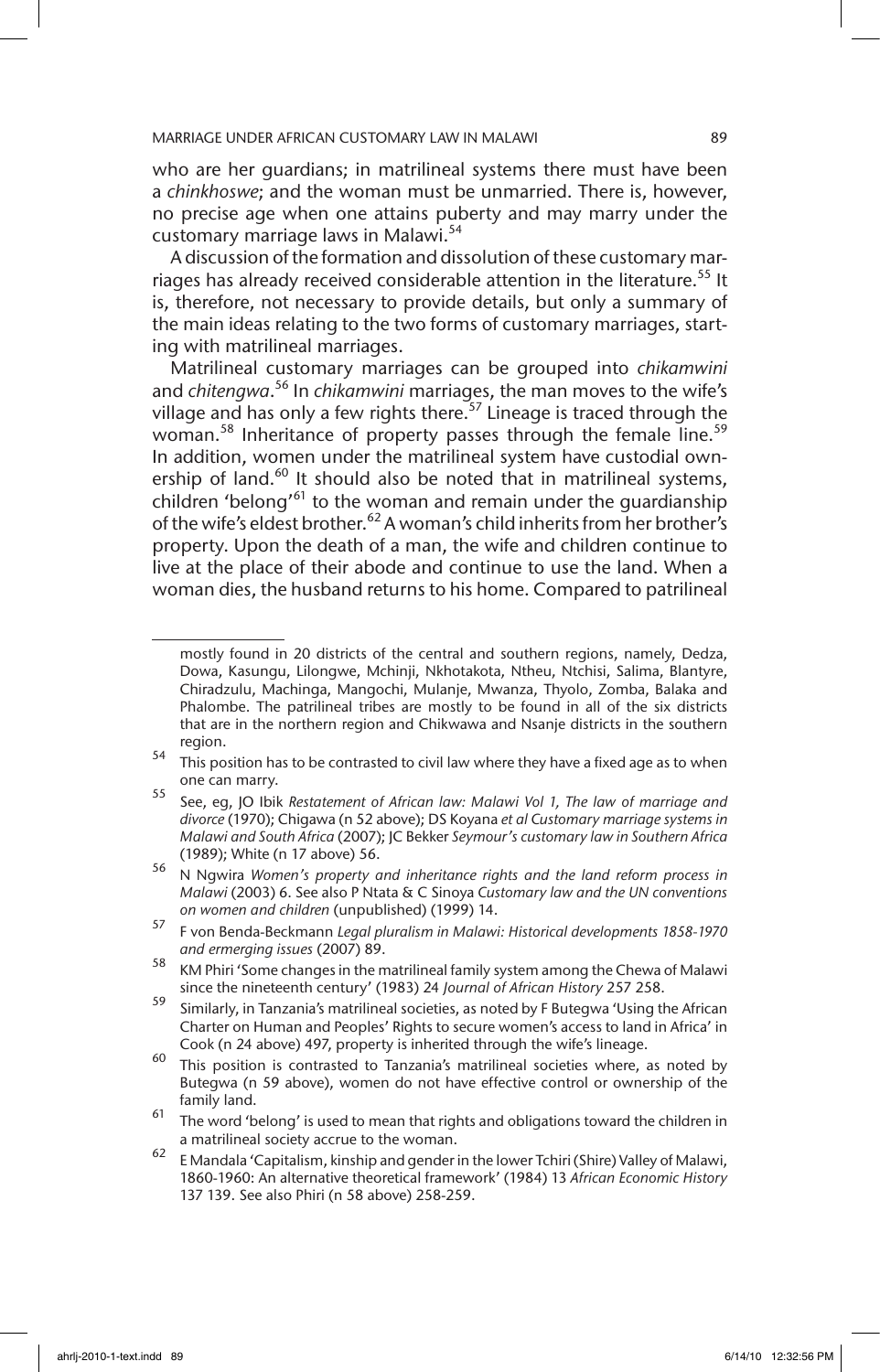tribes, Von Benda-Beckmann notes that the woman has a much stronger position *vis-à-vis* her husband.<sup>63</sup>

In *chitengwa* marriages, the above rules also apply. There are, however, points of difference. In *chitengwa* (matrilineal) marriages, the woman goes to live in the man's village, but the children belong to the woman's lineage.<sup>64</sup> Upon the death of the husband, the widow and children return to the widow's village of origin. Therefore, although matrilineal to a large extent, it is similar to the patrilineal *lobola* system in other respects.<sup>65</sup>

On the other hand, in patrilineal marriage systems the matrimonial residence is in the man's village. The wife leaves her village and resides in her husband's village. The man pays *lobola* to the wife's father or guardian. The payment of *lobola* establishes his right to take his wife and children to his own village, and signifies that the man owns all the property, and makes the children of the marriage legitimate.<sup>66</sup> It should also be noted that, whilst in matrilineal tribes descent is from the oldest brother of the wife, in a patrilineal system descent is also through males but from the husband's side. $67$  Daughters are expected to get married and live in their husbands' villages. Therefore, they cannot inherit property.<sup>68</sup> Thus, some commentators have argued that the patrilocal nature of the marriage and the payment of *lobola* in patrilineal tribes place the man in a position to enjoy a superior status without any qualification. $^{69}$  It should also be noted that, unlike in the matrilineal system where children belong to the wife and her kin, in the patrilineal system children of the family belong to the man and his kinsmen.

Having briefly looked at the two forms of customary marriages, in the following subsections I examine rules and practices governing these marriages.

### 4.1 Consent

Articles 16(1)(a) and (b) of CEDAW concern the goal of equality at the point of entering marriage. One of the key issues of this provision is consent: Do women have the same degree of freedom to give consent to a marriage as men?

Under customary family law, consent to a customary marriage by the parents of a woman is strictly adhered to whether the marriage is

 $\frac{63}{63}$  Von Benda-Beckman (n 57 above).

<sup>&</sup>lt;sup>64</sup> Ngwira (n 56 above) 6; Phiri (n 58 above) 262.

 $\frac{65}{66}$  This will be discussed later when examining how it conflicts with the Bill of Rights.

<sup>66</sup> Ngwira (n 56 above) 6. See also A Armstrong *et al* 'Towards a cultural understanding of the interplay between children's and women's rights: An Eastern and Southern African perspective' (1995) *The International Journal of Children's Rights* 345.

<sup>67</sup> Ibik (n 55 above) 79. See also Armstrong *et al* (n 66 above) 355.

Ngwira (n 56 above) 7.

White (n 17 above) 56.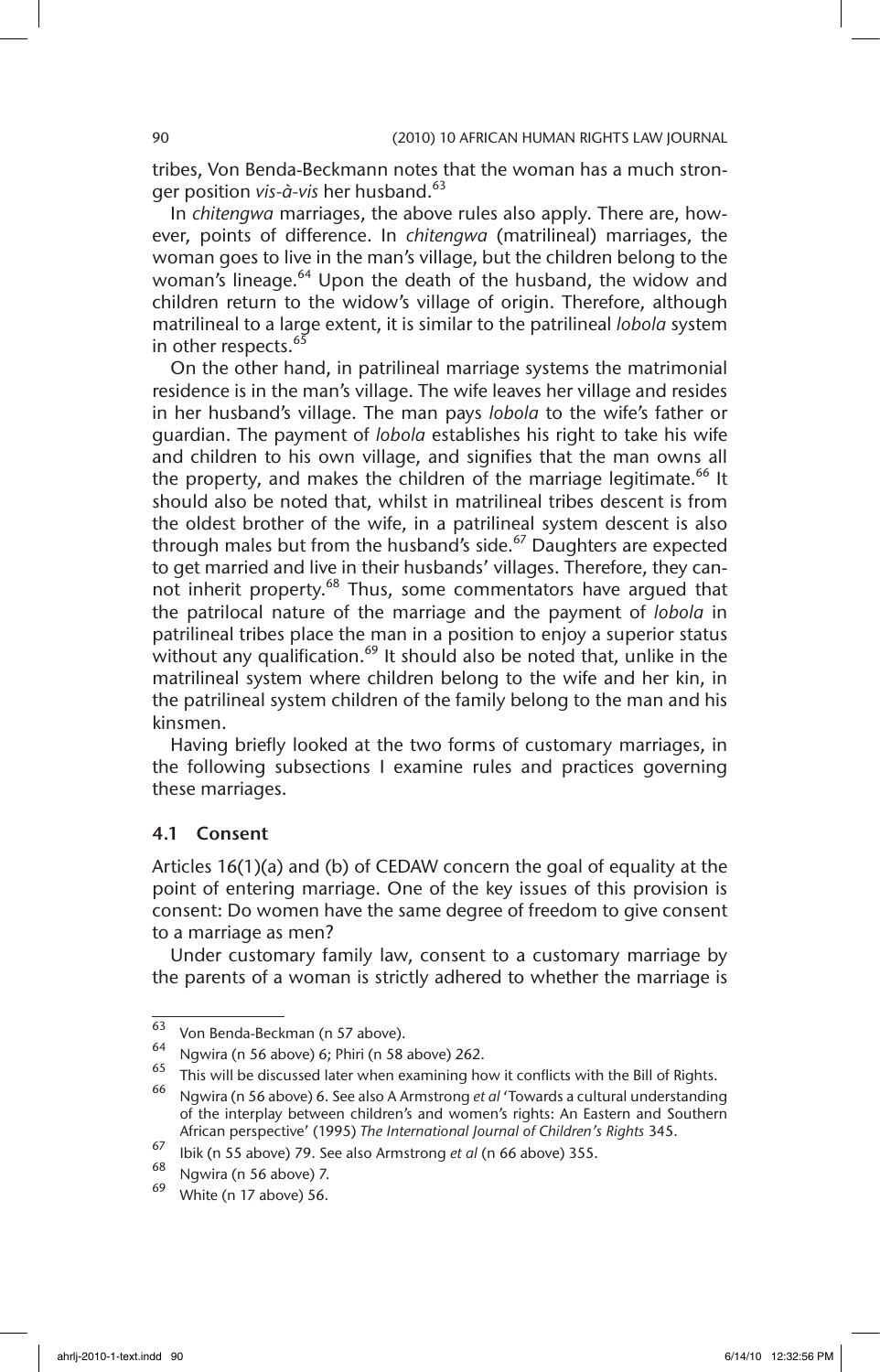taking place between minors or not.<sup>70</sup> Traditionally, the consent of the father in patrilineal tribes or the maternal uncle in matrilineal tribes was not a decision of a guardian as an individual. The whole family considered the matter since the issue of marriage concerned the whole family. In some instances it concerned the whole village.<sup>71</sup> This position, it could be argued, robs a woman of the opportunity for her to enter into marriage autonomously.

Furthermore, where women, particularly young girls, are forced by their families to marry men who have chosen them, autonomy is not exercised. In addition to the above, in some cultures, the question arises as to whether the widow is free to refuse to be inherited by a brother of her deceased husband. Polygamy also raises significant questions about equality and choice. $72$ 

It should, however, be noted that the requirement of consent in respect of customary law marriages has to be contrasted with that for civil marriages where the consent of parents or guardians is only required when one is marrying below the age of  $21<sup>73</sup>$  Commenting on this difference, Bennett<sup>74</sup> states:

[W]hile a civil or Christian union is exclusively the concern of the spouses and depends for its validity on their consent, a customary marriage is an alliance of two families, for which the co-operation of the spouses is desirable, but not essential.

To understand this customary family rule, the definition of customary marriage by Bekker<sup>75</sup> is instructive. A customary marriage is defined as a 'relationship that concerns not only the husband and wife, but also the family groups to which they belonged before the marriage'. Thus, the consummation of a customary marriage brings into being reciprocal rights and obligations between the spouses for which their respective *family groups are collectively responsible* (my emphasis).

On the other hand, section 22(3) of the Malawian Constitution guarantees all men and women the right to marry and found a family. A similar provision is also to be found in several international instruments and regional human rights instruments to which Malawi is a party.<sup>76</sup> It is, however, noted that sections 22(6) and 22(4) of the Malawian

 $70$  JO Ibik 'The law of marriage in Nyasaland' unpublished PhD thesis, University of London, 1966 524, as cited by Von Benda-Beckmann (n 57 above) 86. See also the discussion by Armstrong (n 66 above) 362.

 $\frac{71}{72}$  lbik (n 70 above).

 $\frac{72}{73}$  See discussion below.

See sec 11(b) of the Marriage Act, chr 25:01. See also sec 24 of the South African Marriage Act 25 of 1961.

<sup>74</sup> TW Bennett *Human rights and African customary law under the South African Constitution* (1995) 113.

 $^{75}$  Bekker (n 55 above) 96.

See, eg, art 16(1) of the Universal Declaration. It provides that 'men and women ... have a right to marry and found a family'; arts 17 & 23 of ICCPR; art 10 of ICESCR; art 16 of CEDAW; arts 18, 27 & 29 of the African Charter.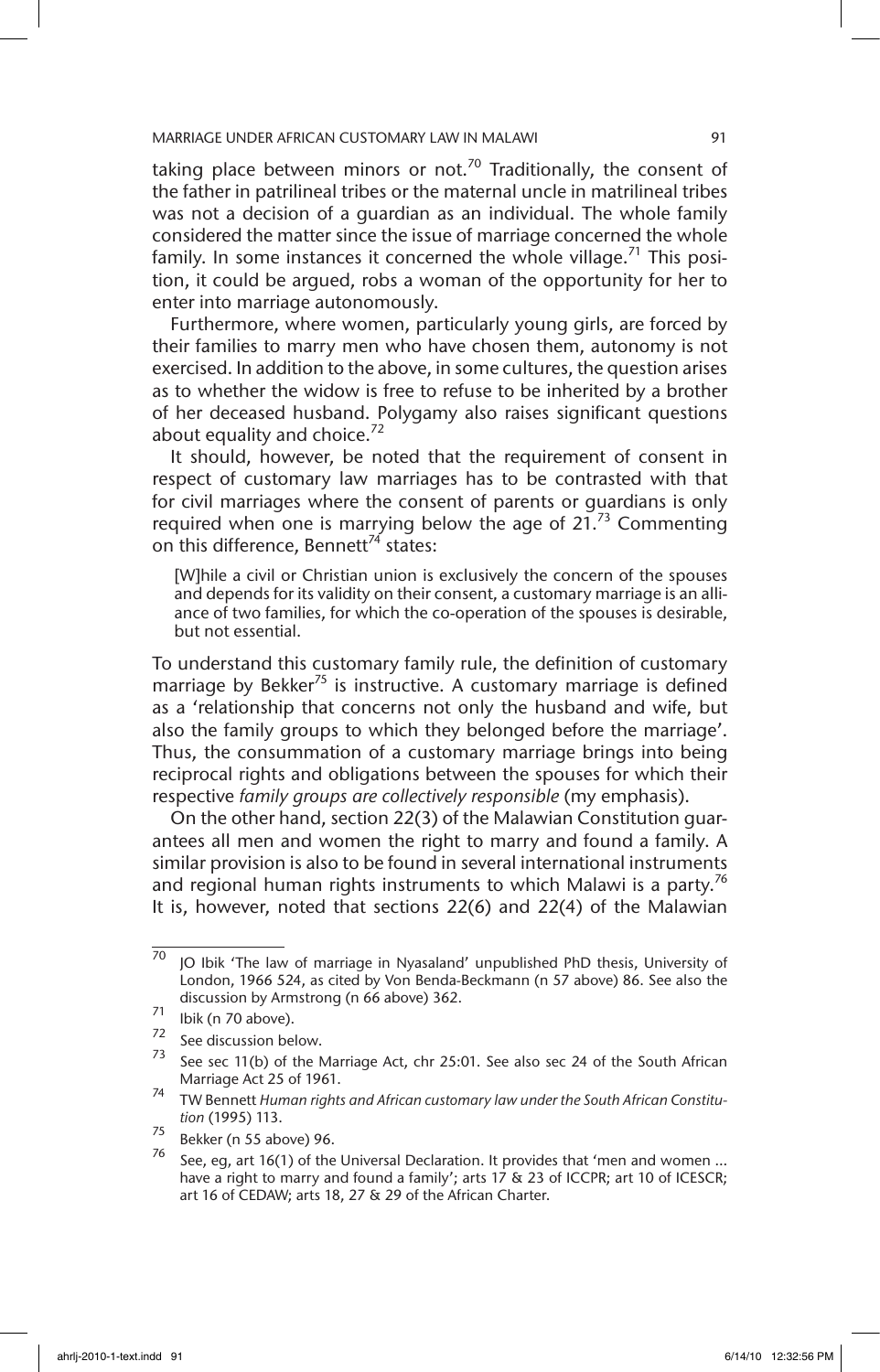Constitution set restrictions for entry into marriage. It is, therefore, submitted that these sections provide limitations to section 22(3) of the Malawian Constitution.

Section 22(6) of the Malawian Constitution provides that 'no person over the age of eighteen years shall be prevented from entering into marriage'. This means that every person over 18 years is at liberty to marry. The opposite is also true of those who are below 18 years. They lack legal capacity to enter into marriage. On the other hand, section 22(4) is to the effect that for those who are 18 years and above, marriage shall take place only with their free and full consent.<sup>77</sup> It is, therefore, submitted that the legal requirement of consent by a quardian<sup>78</sup> to a customary marriage conflicts with a number of women's rights in the following ways:

First, if the guardian withholds his consent to a woman who is older than 18 years, this would be in conflict with section 22(3) of the Malawian Constitution which, as noted in the preceding paragraph, grants every person the right to marry. This customary law requirement, therefore, diminishes a woman's status since it effectively relegates her to a position of a legal minor rather than a mature adult. Furthermore, in view of section 22(4) of the Malawian Constitution, a marriage which requires the consent of the village or a marriage guardian conflicts with the right to enter into marriage with a woman's free and full consent.

Secondly, if the guardian gives his consent to a girl who is younger than 18 years, this would be in conflict with section 22(6) that sets the marrying age at 18. Thirdly, this would also be an infringement of her personal freedom.<sup>79</sup>

From the above, we see that the customary law rule that no marriage can be contracted without the consent of the guardian is at variance with the Bill of Rights and international human rights instruments aimed at protecting women's rights to equality and choice.

Interlinked with consent there is the question of choice of a spouse. In both the matrilineal and patrilineal customary marriage systems, the decision on whom to marry is made primarily by the man concerned or such a man in consultation with his kin. A woman, under customary law, is not expected to make a move and propose marriage. A woman who actively makes such a proposal is considered to have loose morals.<sup>80</sup> So her choice of whom to marry is squarely dependent on who gets interested in her and makes a proposal. With such a belief

<sup>&</sup>lt;sup>77</sup> Sec 22(4) of the Malawian Constitution is similar to art 16(1)(b) of CEDAW that states that 'women should also enjoy the right to freely choose and enter into marriage only with their free and full consent'.

 $78$  It should be noted that 'guardian' is used interchangeably with the parents of the woman intending to marry under customary laws.

<sup>&</sup>lt;sup>79</sup> See sec 19 of the Malawian Constitution.<br><sup>80</sup> Ntata & Sinaus (a 56 shaus) 15

Ntata & Sinoya (n 56 above) 15.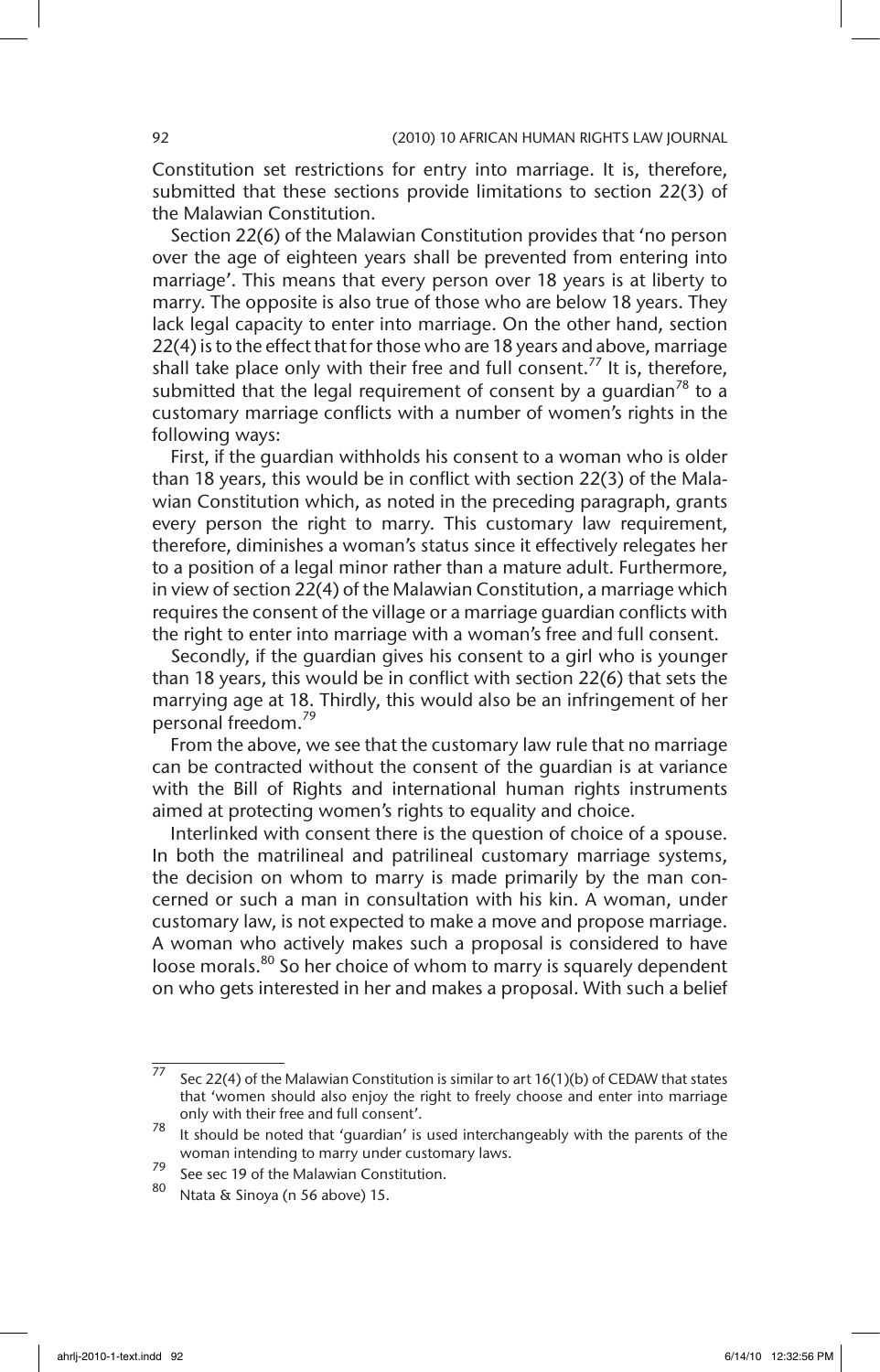system, arguably, the choice of a spouse is severely compromised for a woman.

Useful expressions, found in the vernacular languages of Malawi, can help shed light on the issue of choice. $81$  In the vernacular it is only a man who can 'marry' a woman: *kukwatira*82 or *kutola*. 83 A woman 'gets to be married': *kukwatiwa*84 or *kutoleka*. 85 Thus, clues to the difficulties that women face in realising their right to choose whom to marry can be found in the above vernacular usage.<sup>86</sup> This position can be contrasted with the English position, for example, where both men and women 'get married' to each other.

The cultural practice that only men are expected to make a spousal choice, and not women, is a human rights issue on the basis that it is against women's rights and freedoms guaranteed by the Malawian Constitution, as well as against international standards. It does not rhyme well with section 22(3) of the Malawian Constitution, which provides that 'all men and women have the right to marry and found a family'. It should be noted that this provision does not mention the issue of choice. However, it can be argued that it grants all men and women the right to marry someone of their choice. Moreover, a woman's right to choose whom to marry is guaranteed by international instruments to which Malawi is a party. Article 16(1)(b) of CEDAW states that 'women should also enjoy the right to freely choose a spouse and enter into marriage only with their free and full consent'.<sup>87</sup>

Therefore, it is submitted that the customary law tradition which only gives the right to propose marriage to men, and not to women, is incompatible with the Bill of Rights and international standards for the protection of women's rights.

#### 4.2 Polygamy

The debate whether polygamy constitutes a violation of women's rights or is in fact a 'good' system that protects them has been ongoing for a long time.<sup>88</sup> Those who are against polygamy point to the fact that the custom is degrading to women and violates their rights to equality with men. This view finds support within the human rights paradigm which does not condone polygamy. $89$  Those who support the con-

 $\frac{81}{82}$  As above.

 $\frac{82}{3}$  This word is used in matrilineal systems.

 $\frac{83}{100}$  This word is used in patrilineal systems.

 $84$  This word is used in matrilineal systems.

<sup>&</sup>lt;sup>85</sup> This word is used in patrilineal systems and literally means 'taken by'.<br><sup>86</sup> Minimal of Section 14.

 $\frac{86}{14}$  Ntata & Sinoya (n 56 above) 14.

See also art 1 of the Convention on Consent to Marriage, Minimum Age for Marriage and Registration of Marriages, 1962, GA Res 1763A (XVIII) of 7 November 1962.

<sup>88</sup> F Banda *Women, law and human rights: An African perspective* (2005) 116.

See, eg, CEDAW General Recommendation 21 para 21; art 6(c) of the African Women's Protocol.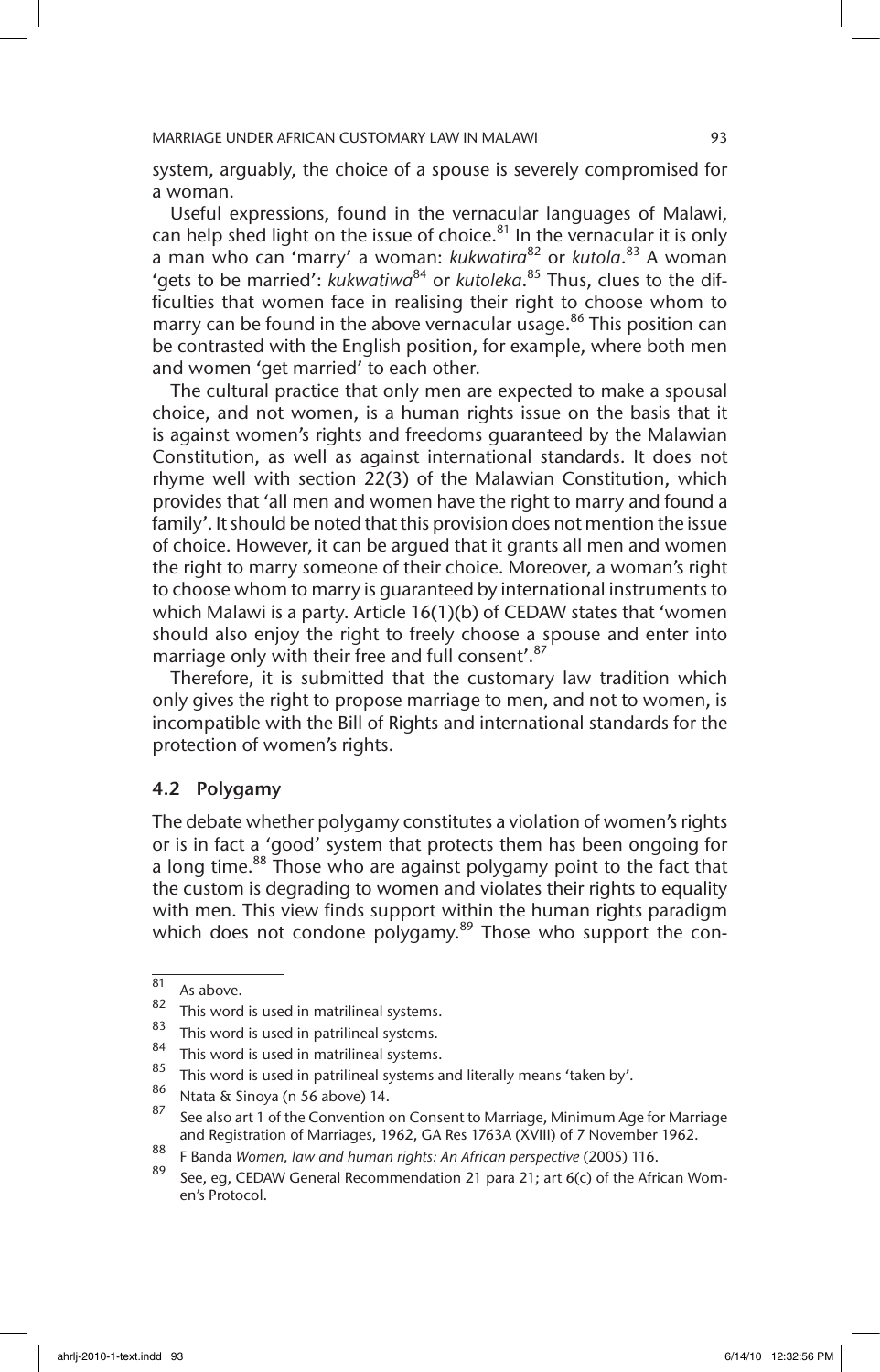tinuation of the practice of polygamy argue that rather than violate women's rights, polygamy may facilitate their enjoyment.<sup>90</sup> Banda<sup>91</sup> further notes that the intensity of the debate over polygamy has not lessened over time, pointing to the debates held during the drafting of the African Women's Protocol in which article 6(c) of the Protocol was a compromise.

As noted earlier, both matrilineal and patrilineal customary marriages in Malawi are potentially polygamous.<sup>92</sup> The husband is allowed to marry more than one wife.<sup>93</sup> On the other hand, a married woman is barred from contracting further marriages for as long as she remains legally married.<sup>94</sup> Concurring with Kamchedzera,<sup>95</sup> customary laws favour the husband with regard to sexuality.

In Malawi, the prevalence of this practice is demonstrated by a study conducted by the Malawi Human Rights Commission (MHRC),<sup>96</sup> which shows that polygamy is still a common practice in all areas.<sup>97</sup> The study shows that about 98 per cent of the respondents interviewed stated that polygamy is still practised in their areas. It has also been established that 17 per cent of all women in Malawi are in polygamous unions.<sup>98</sup> In other African countries, a 1995 survey of eight anglophone countries established the prevalence rates of married women in polygamous marriages as follows: in Ghana, approximately 28 per cent; in Kenya, 19,5 per cent; in Nigeria, 42,6 per cent; and in Zimbabwe, one in five married Zimbabwean women and the average union was found to consist of 2,3 wives per man.<sup>99</sup> In South Africa, a study by Govender<sup>100</sup> shows that only 6 per cent of the women interviewed were married to men who had more than one wife. Interesting to note

 $\frac{90}{90}$  T Nhlapo 'African family law under an undecided constitution: The challenge for law reform in South Africa' in J Eekelaar & T Nhlapo (eds) *The changing family: Family forms and family law* (1998) 629, as cited by Banda (n 88 above) 116.

 $\frac{91}{92}$  Nhlapo (n 90 above).

<sup>92</sup> See *Mphumeya v Republic*, as cited by GS Kamchedzera 'Malawi: Improving family welfare' (1993-1994) 32 *Journal of Family Law* 372. As noted by Bekker (n 54 above) 126, this is also similar to the patrilineal customary marriage in South Africa.

 $\frac{93}{94}$  Ibik (n 55 above) 191.

<sup>94</sup> See *Msowoya v Milanzi* Civil Appeal Case 99 of 1979, NTAC (unreported).

<sup>&</sup>lt;sup>95</sup> Kamchedzera (n 92 above) 374.

<sup>96</sup> MHRC *Cultural practices and their impact on the enjoyment of human rights, particularly women and children* (2005) 18.

<sup>97</sup> The study covered 10 of the 27 administrative districts in Malawi.

<sup>98</sup> WLSA Malawi & SARDC WIDSAA *Beyond inequalities 2005: Women in Malawi* (2005) 19-20.

<sup>99</sup> The Centre for Reproductive Law and Policy and FIDA-(K) *Women of the world: Laws and policies affecting their reproductive lives — Anglophone Africa* as cited by EM Kisaakye 'Women, culture and human rights: Female genital mutilation, polygamy and bride price' in B Wolfgang *et al* (eds) *Human rights of women: International instruments and African experiences* (2002) 277.

<sup>100</sup> P Govender *The status of women married in terms of African customary law: A study of women's experiences in the Eastern Cape and Western Cape Provinces* (2000) 32.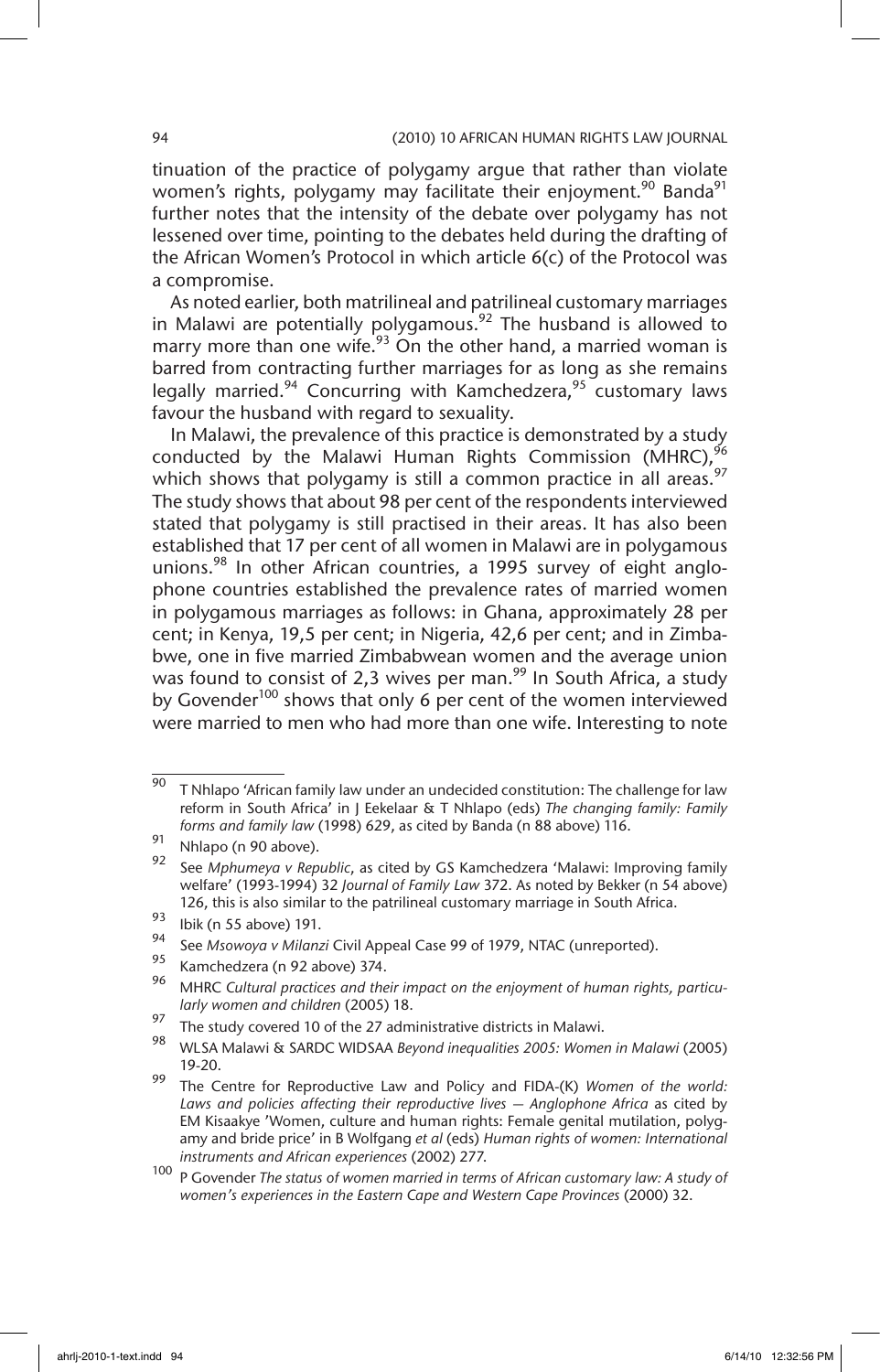is that the MHRC study also found strong support for the continuation of the practice from women respondents.<sup>101</sup> Similarly, Kisaakye<sup>102</sup> has also noted that some women have voiced support for the practice.

The above position, it could be argued, has a bearing on what impact the Bill of Rights and international human rights norms can have on human rights violations that come with polygamy. With women supporting the practice, it is doubtful that a formal approach of abolishing the institution of polygamy as proposed by the Malawi Law Commis- $\sin^{103}$  would be a solution in addressing human rights violations.

On the other hand, sections 20(1) and (2) of the Malawian Constitution provide as follows:

Discrimination of persons in any form is prohibited and all persons are, under any law, guaranteed equal and effective protection against discrimination on grounds of race, colour, *sex*, language, religion, political or other opinion, nationality, ethnic or social origin, disability, property, birth or other status. Legislation may be passed addressing inequality in society and prohibiting discriminatory practices and the propaganda of such practices and may render such practices criminally punishable by the courts (my emphasis).

The prohibition of discrimination on the ground of sex is, arguably, intended to protect women.<sup>104</sup> By including sex as a ground on which discrimination is not allowed, section 20 of the Malawian Constitution leaves no doubt that no discrimination based on sex will be tolerated. Moreover, at international law, several international conventions to which Malawi is a party proscribe discrimination on the basis of sex.105

In a polygamous marriage, especially in a patrilineal system, at the point of contracting a subsequent marriage a man unilaterally may introduce new wives to the family and has many opportunities to marry, while each wife may have only one shared husband.<sup>106</sup>

<sup>101</sup> This finding has to be contrasted with the Malawi Law Commission's *Report on the Review of Marriage and Divorce Laws in Malawi* (2005) 29 which found, during the regional consultations, that 95% of the respondents cited more disadvantages than advantages of polygamy and had voiced strong support for it to be abolished. The study by the Malawi Law Commission could be compared to the study by Govender (n 100 as above) in South Africa, which shows that the predominant view (75%), reflected by most interviews, was for the abolition of polygamy.

<sup>102</sup> Wolfgang *et al* (n 99 above) 279.

<sup>103</sup> Malawi Law Commission (n 101 above).

 $104$  This position is also similar to sec 9(3) of the South African Constitution, 1996. It should, however, be noted that other constitutional provisions, eg, sec 13(5) of the Constitution of Tanzania, as noted by Banda (n 88 above) 35, do not include sex as one of the grounds on which discrimination is prohibited in their non-discrimination clause.

<sup>105</sup> Eg, arts 2 & 7 of the Universal Declaration; arts 2, 2(1), 3 & 20 of ICCPR; arts 2, 2(2) and 3 of ICESCR; art 1 of CEDAW; and arts 2, 19 & 28 of the African Charter.

<sup>106</sup> See also CRM Dlamini *The ultimate recognition of the customary marriage in South Africa* (1999) 32.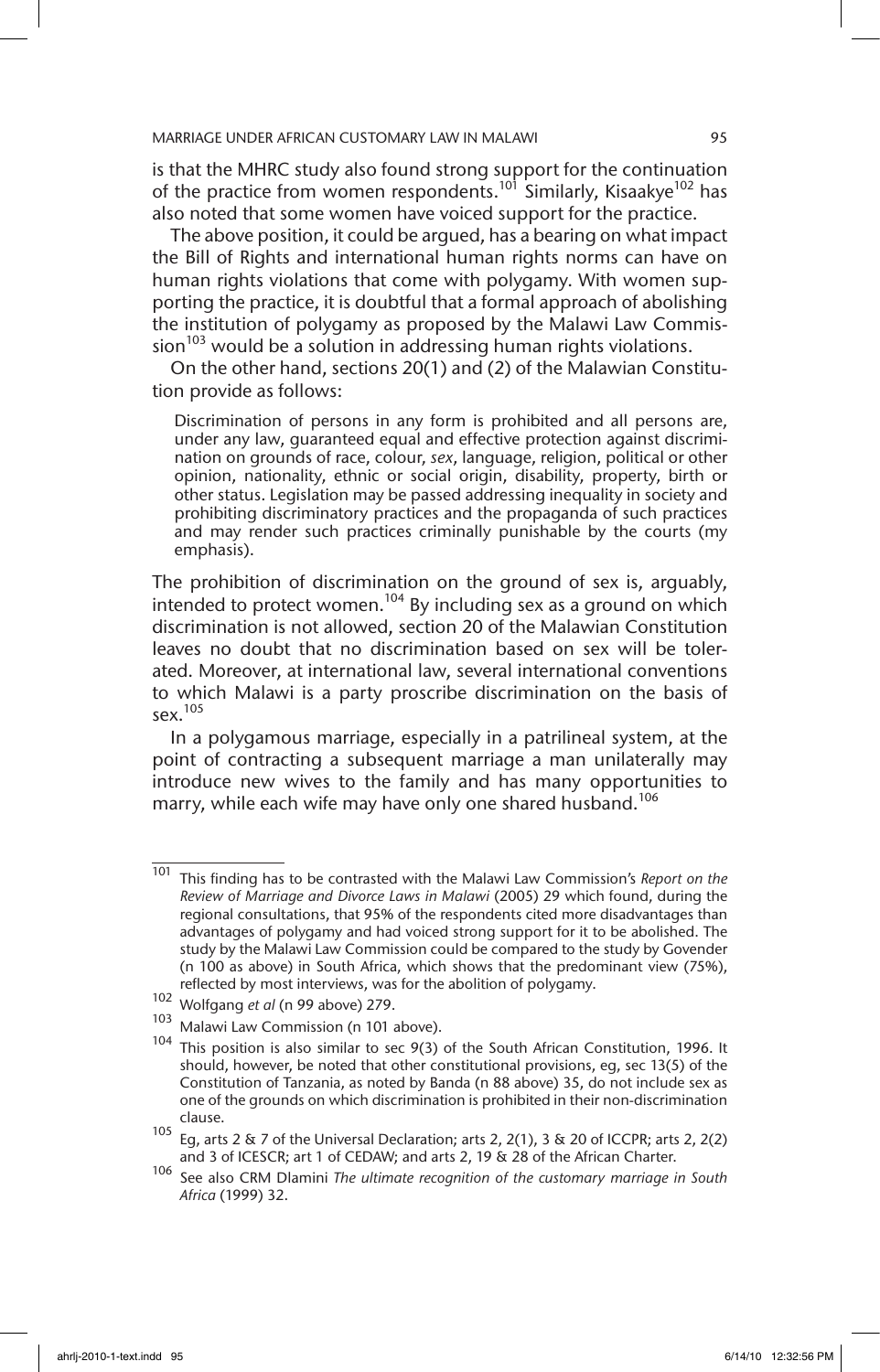With the coming of HIV/AIDS, polygamy puts women's rights to health in jeopardy.<sup>107</sup> Under article 12 of ICESCR, state parties recognise the right of everyone to the enjoyment of the highest attainable standard of physical and mental health. Given the attendant problems associated with polygamy, including compromised rights to sex and to a relationship generally, women are denied their rights. In light of the prevalence of HIV/AIDS in Malawi, polygamy also affects women's rights to life. The conduct of a husband having multiple partners increases women's vulnerability to be infected with HIV. This position is supported by Malawi Law Commission's findings:<sup>108</sup>

Polygamy helps in the spread of HIV and AIDS as wives who may feel lonely and neglected may turn to other men for the satisfaction of their sexual needs. The implications of HIV and AIDS infection in a polygamous family were considered quite serious as large numbers of a family may be wiped out by the pandemic.

The practice of polygamy directly conflicts with section 20 of the Malawian Constitution and international instruments on the protection of women's rights to equality as it treats women differently to men. Arguably, in both matrilineal and patrilineal marriage systems, there is a *prima facie* case of unfair discrimination because women are treated differently to men. However, one can hardly suggest that the inequality would be addressed if women were given the same opportunity to accumulate men as spouses.<sup>109</sup> Concurring with Goody, the notion of one woman acting as a wife to more than one man would indeed suggest greater oppression, not liberation.<sup>110</sup> On the other hand, the fact that women support the practice speaks volumes of why a substantive approach should be preferred.

### 4.3 *Lobola*

In patrilineal systems, the payment of *lobola* by the bridegroom (represented by bridegroom/guardian family members) to the bride's family as represented by the bride's guardian is a prerequisite for a valid marriage under African customary law.111 Mofokeng112 defines *lobola* as

<sup>107</sup> Wolfgang *et al* (n 99 above) 279.

<sup>108</sup> Malawi Law Commission (n 101 above) 29: See also Wolfgang *et al* (n 99 above) 279.

<sup>109</sup> F Kaganas & C Murray 'Law, women and the family: The question of polygyny in a new South Africa' (1991) *Acta Juridica* 126.

<sup>110</sup> J Goody *The Oriental, the ancient and the primitive: Systems of marriage and the family in the pre-industrial societies of Eurasia* (1990) 140, as cited by Kaganas & Murray (n 109 above) 127.

<sup>111</sup> Chigawa (n 52 above) 5.

<sup>112</sup> LL Mofokeng 'The *lobola* agreement as the silent prerequisite for the validity of a customary marriage in terms of the Recognition of Customary Marriage Act' (2005) 68 *Journal of Contemporary Roman-Dutch Law* 278.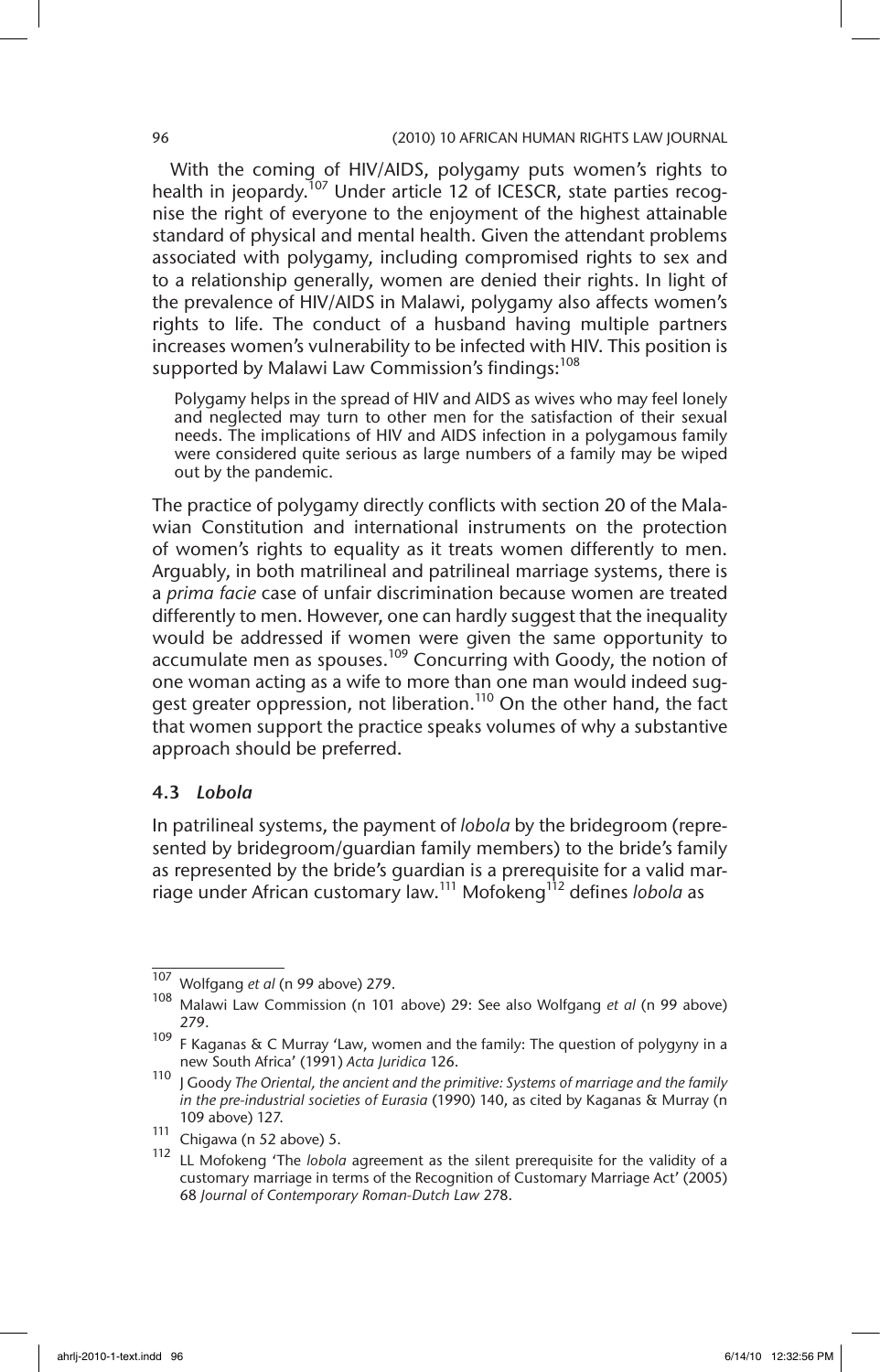[a]n agreement between the family group of the prospective husband and the family group of the prospective wife that on or before the marriage ceremony, there would be the transfer of property from the family group of the husband, to the family group of the wife in respect of the marriage.

In Malawi, of the people interviewed by MHRC, about 62 per cent were in support of the institution. Similarly, in South Africa, a study by Govender $^{113}$  shows that 85 per cent of the women interviewed indicated whole-hearted support for the system of *lobola*. These findings point to the fact that women and society at large are supportive of *lobola*. In view of this fact, it is clear that a formal approach is not likely to succeed because communities do not see it as a violation of their human rights. What may be practical, as a suggestion, is to address the sting of violations of human rights pertaining to *lobola* itself.

It is important to note that under patrilineal marriage, the failure to institute *lobola* negotiations renders the marriage void. As Dlamini<sup>114</sup> has rightly observed, Africans in general

are unable to regard a relationship as a marriage even if there can be compliance with all legal requirements if *lobola* has not been delivered or an agreement for its delivery [has not been] concluded.

In view of the above, to an African woman, negotiating and the subsequent delivery of *lobola* means a valid marriage. The opposite is also true. A formal approach to addressing human rights violations that come with *lobola* would require legislating against the practice. Such an approach would likely face resistance because it strikes at the very significant requirement of an African marriage.

Furthermore, for African patrilineal societies, *lobola* has a deeper cultural symbolism than the commercial meaning ascribed to it by its detractors.<sup>115</sup> It underscores the fact that a customary marriage creates an alliance not only between husband and wife, but also between their respective families and kinships.<sup>116</sup> It is the bedrock on which the African family in patrilineal societies is based. From *lobola* arise reciprocal rights and duties amongst the family groups concerned.<sup>117</sup> For instance, the male guardian who receives *lobola* does not only act as a mediator in cases involving disputes between the parties to a marriage, but he is also expected to assist in stabilising the marriage by protecting the wife if she is mistreated, deserted or neglected. In highlighting its significance in the African family, Koyana, Mwambene and Bekker have rightly observed that *lobola* is the 'great invention of customary law'

 $\overline{113}$  Govender (n 100 above) 29.

<sup>114</sup> CRM Dlamini 'The modern legal significance of *ilobolo* in Zulu society' (1984) *De Jure* 149, as cited in Mofokeng (n 112 above) 279.

<sup>115</sup> See the criticisms by White (n 17 above) 53.<br> $\frac{116}{10}$  See Bekker (n 55 above) 151 and Banda (n 8

<sup>&</sup>lt;sup>116</sup> See Bekker (n 55 above) 151 and Banda (n 88 above) 108.<br><sup>117</sup> Mefekeng (n 112 above) 282

Mofokeng (n 112 above) 282.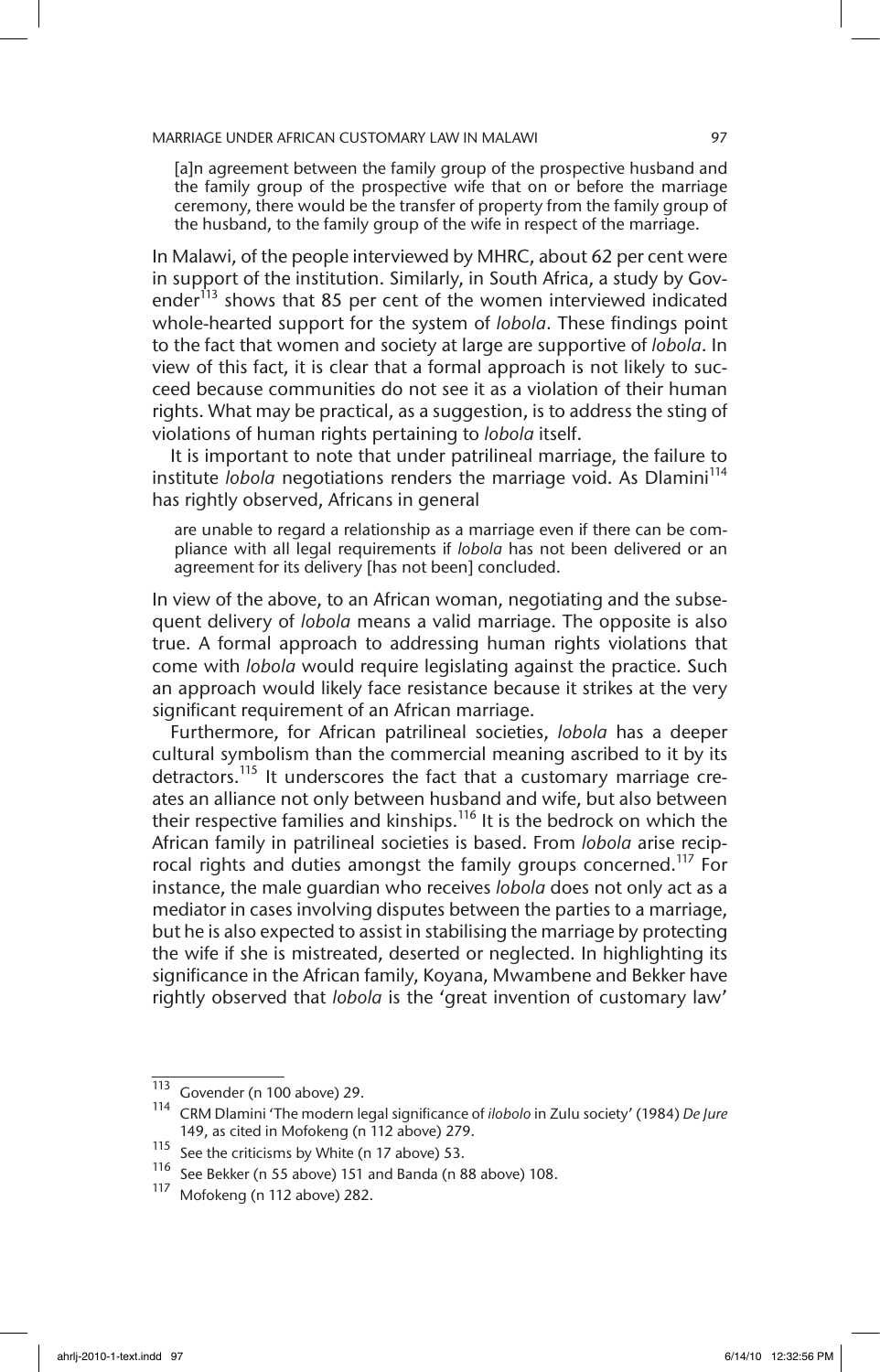that adequately balances the interests of the parties in a marriage.<sup>118</sup> If it is established that a woman was persistently treated cruelly and she refuses to go back to her husband, customary law favours her. The *lobola* is forfeited.<sup>119</sup>

From the above discussion, we see that the institution of *lobola* is at the centre of negotiating and balancing all rights that come with a customary marriage in the patrilineal system. So, looking at the protective aspects that come with *lobola*, it is obvious that no woman would want to forfeit that in a marriage, and it may explain its support.

At the same time, *lobola* has often been criticised for being an institution of oppression.<sup>120</sup> Critics link women's subordination and lack of a strong voice within marriage with the payment of *lobola*, which makes both the women and their families of origin dependent on their abusive partners.121 Some critics go so far as to say that *lobola* constructs women as property.<sup>122</sup> Ironically, it has been noted that this was also the view of colonial authorities who likened it to purchase.<sup>123</sup> People holding this view argue that to continue with the practice is to perpetuate and encourage the subjugation of women.<sup>124</sup>

For purposes of our discussion, however, it is important to note that the payment or non-payment of *lobola* has great legal significance for the rights of women. It determines the rights that a man has over his wife and children.<sup>125</sup> Custody over children depends on the fulfilment of the obligations under the *lobola* agreement.<sup>126</sup> A father and his family are entitled to the custody of any children born out of the marriage as long as *lobola* was paid or where the wife's people are satisfied with the instalments not to question the validity of the marriage. It is, however, to be noted that there is no similar customary law that applies to the woman. In this instance, the customary law works to the advantage of men. It has also been observed that, traditionally, children were regarded as the most important, and sometimes the only, reason for getting married.<sup>127</sup> The payment of *lobola* thus denies women all rights to their children, as well as control over their lives.

<sup>118</sup> Koyana *et al* (n 55 above) 32.

As above.

 $120$  White (n 17 above) 53.

<sup>121</sup> Banda (n 88 above) 110.

<sup>122</sup> Southern African Research and Documentation Centre (SARDC) *Beyond Inequalities: Women in Zambia* (2005), as cited by Banda (n 88 above) 110.

<sup>123</sup> Wolfgang *et al* (n 99 above) 281.

 $124$  As above.

<sup>125</sup> See also *Aiya v Aiya* Divorce Cause 8 of 1973 (unreported) Ugandan case, as cited by Wolfgang *et al* (n 99 above) 281.

<sup>126</sup> See also Bekker (n 55 above) 234 and Armstrong *et al* (n 66 above) 348.

A Shenje-Peyton 'Balancing gender, equality, and cultural identity: Marriage payments in post-colonial Zimbabwe' (1997) 9 *Harvard Human Rights Journal* 106.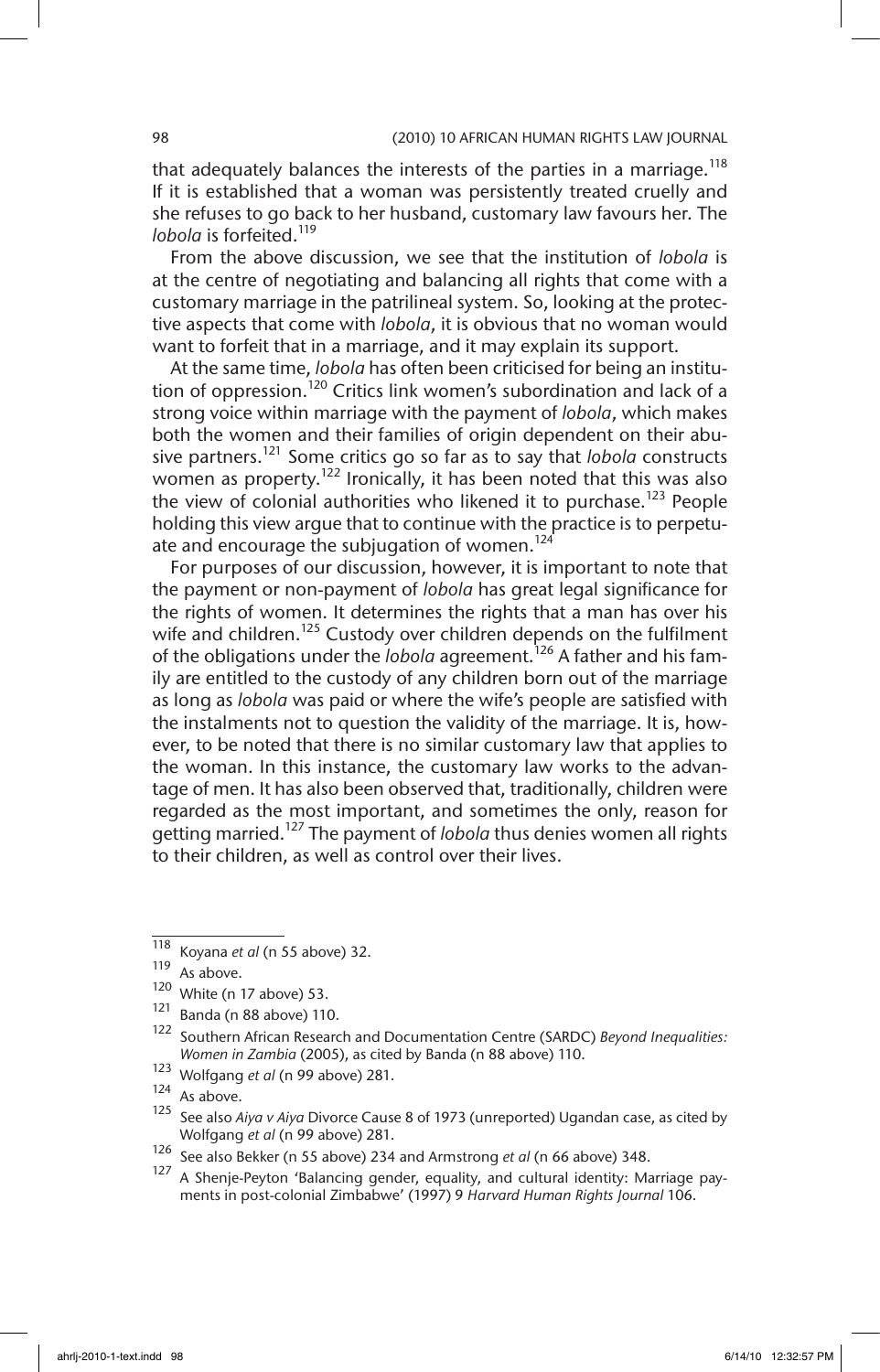In addition to the above, the privileged position of a husband that comes with the *lobola* institution is also evident in the married persons' property relationships.<sup>128</sup> Under patrilineal customary family laws, any property the wife brought into the marriage, and which was part of the common household, is accredited to the husband. A wife does not have property rights. In the lifetime of a husband, he has control. A wife cannot dispose of household goods without the consent of her husband.<sup>129</sup>

A striking similarity to the lack of property rights of married women in patrilineal marriages is what Fredman<sup>130</sup> draws our attention to. She notes that in the post-feudal legal system:

Coverture gave the husband near-absolute control over the wife's property as well as her person. Married women were perpetual minors, divested of the possibility of economic independence. Any property which a married woman had owned as a single woman became her husband's property on marriage: personal property vesting absolutely, real property during the lifetime of a husband. Similarly, he had absolute rights to all property which came into her hands during her marriage, including all her earned income.

It is, therefore, not surprising that section  $24^{131}$  of the Malawian Constitution guarantees an equal right to full and equal protection by law. Furthermore, section 22(1)<sup>132</sup> of the Constitution guarantees equality within the family. It should be noted that section 24 of the Constitution is a unique one and finds its parallels in articles  $16(1)(c)$ , (d) and (f) of **CEDAW** 

Arguably, this constitutional provision can be used to address the inequality that comes with *lobola*. Therefore, the legal significance of the cultural determination of the custody of children and of property rights depending on the institution of *lobola* clearly goes against women's rights and freedom. It violates not only international standards<sup>133</sup> to which Malawi is a party, but also the Malawian Constitution in sections 19, 20, 24 and 28.<sup>134</sup>

 $\frac{128}{128}$  Von Benda-Beckmann (n 57 above) 89.

As above. See also White (n 17 above) 58.

<sup>130</sup> S Fredman *Women and law* (1997) 40, based on accounts by W Blackstone *Commentaries on the law of England* (1809); JH Baker *An introduction to English legal history* (1979), among others.

<sup>131</sup> Secs 24 (1)(a)(ii) & (iii) of the Malawian Constitution provide: '(1) Women have the right to full and equal protection by the law, and have the right not to be discriminated against on the basis of their marital status which includes the right … (a) to be accorded the same rights as men in civil law, including equal capacity; … (ii) to acquire and maintain rights in property, independently or in association with others, regardless of their marital status; (iii) to acquire and retain custody, guardianship and care of children and to have an equal right in the making of decisions that affect their upbringing' (my emphasis).

<sup>132</sup> Sec 22(1) provides that '[e]ach member of the family shall enjoy full and equal respect and shall be protected by law against all forms of neglect, cruelty or exploitation'.

<sup>133</sup> See arts 16(1)(c), (d) & (f) of CEDAW.

Sec 28 provides for the right to property. See also White (n 17 above) 59.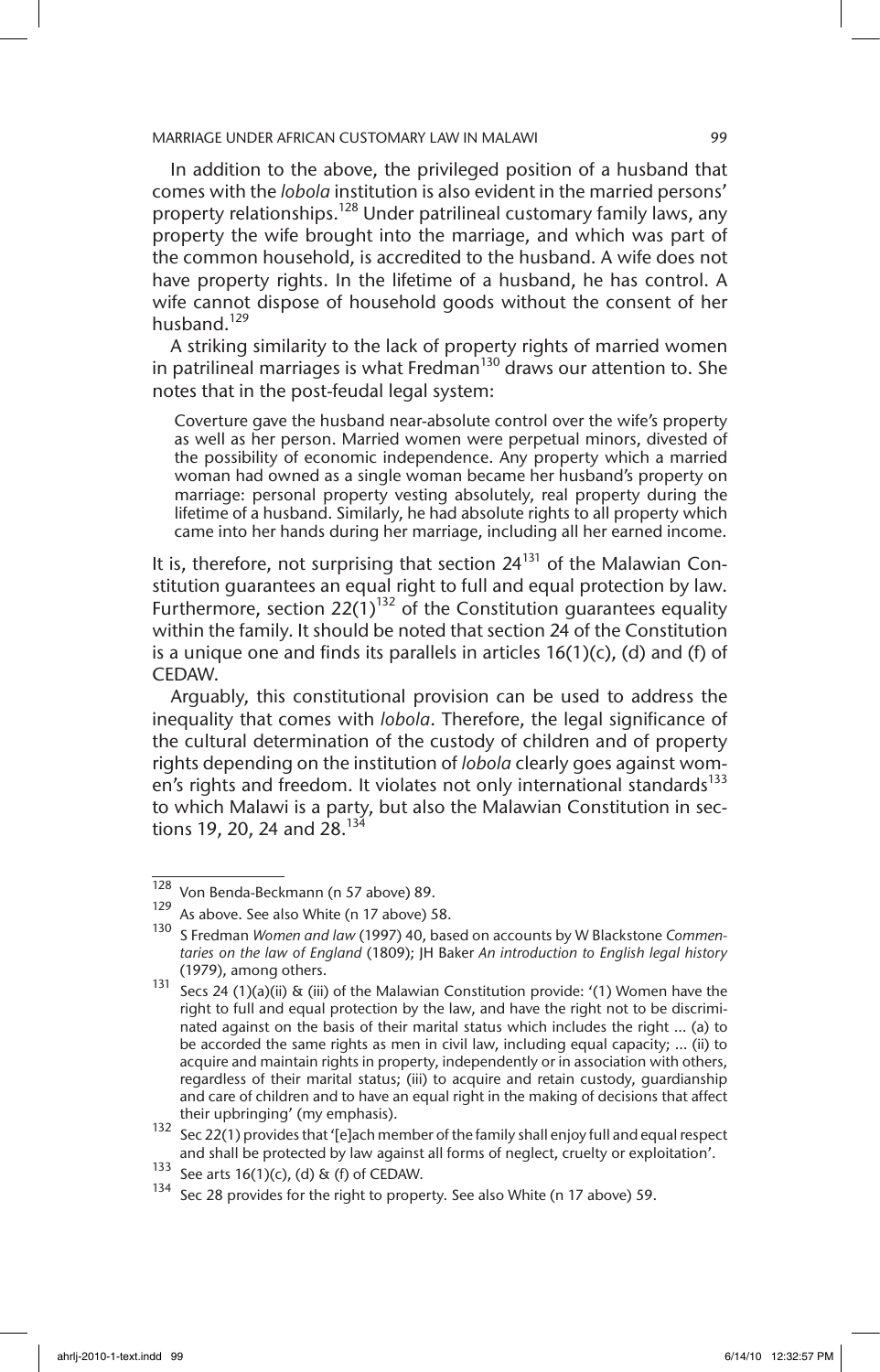#### 4.4 Child marriage

Child marriage is particularly problematic. Writing on child marriage in Africa, Poulter states:<sup>135</sup>

Marriages of girls under the age of 16 are not uncommon in Africa. It is very unusual for African customary laws to specify a minimum age for marriage. Rather it is left to parents to decide when a girl is ready for marriage and the onset of puberty is often regarded as the key prerequisite.

As noted, in respect of both matrilineal and patrilineal marriages, there is no precise age as to when one attains adulthood and may be able to marry under the customary marriage laws of Malawi. The age of marriage is determined by the attainment of puberty.<sup>136</sup> The graduation to adulthood is, in most cases, attained when one has reached puberty and, in some cases, after completing an initiation ceremony.<sup>137</sup> Puberty and the completion of ceremonies are not directly connected to age.<sup>138</sup>

In addition to the above, some cultural practices encourage child marriages in Malawi. Some of these cultural practices are now discussed.

#### 4.4.1 *Chimeta masisi*

*Chimeta masisi* is the replacement of a deceased wife.139 It is a practice by which a bereaved husband marries a younger sister or niece of his deceased wife.<sup>140</sup> In most parts where this practice is common, the MHRC found that it is usually encouraged by parents who let their young daughters marry a brother-in-law. In most cases, however, these young daughters try to run away, but always end up being taken back. This, obviously, points to the fact that they are forced into these marriages; otherwise there would not be attempts to run away.

Some parents, in areas where *lobola* is paid, do this because they are afraid that the husband will ask for his *lobola* back.<sup>141</sup> Others, it was established, do it because they think that the death of the daughter will prevent them from accessing the wealth of the son-in-law.<sup>142</sup> Yet other parents are said to do it because they would want to keep the

 $\frac{135}{135}$  S Poulter 'African customs in an English setting: Legal and policy aspects of recognition' (1988) 31 *Journal of African Law* 210.

<sup>136</sup> See also a discussion by TW Bennett *Customary law in South Africa* (2004) 304 for a similar position with respect to the patrilineal marriages of South Africa.

<sup>137</sup> Puberty for girls is reached when menstruation starts.

<sup>138</sup> Chigawa (n 52 above) 5 and Armstrong *et al* (n 66 above) 337-340.

<sup>139</sup> MHRC (n 96 above) 22.

<sup>140</sup> According to the MHRC study, 40% of the respondents reported that replacement of a deceased wife takes place in their areas. It was, however, found to be particularly common in patrilineal systems.

<sup>141</sup> Under patrilineal customary laws, however, there is no rule that upon the death of a wife *lobola* should be paid back.

<sup>142</sup> MHRC (n 96 above) 22.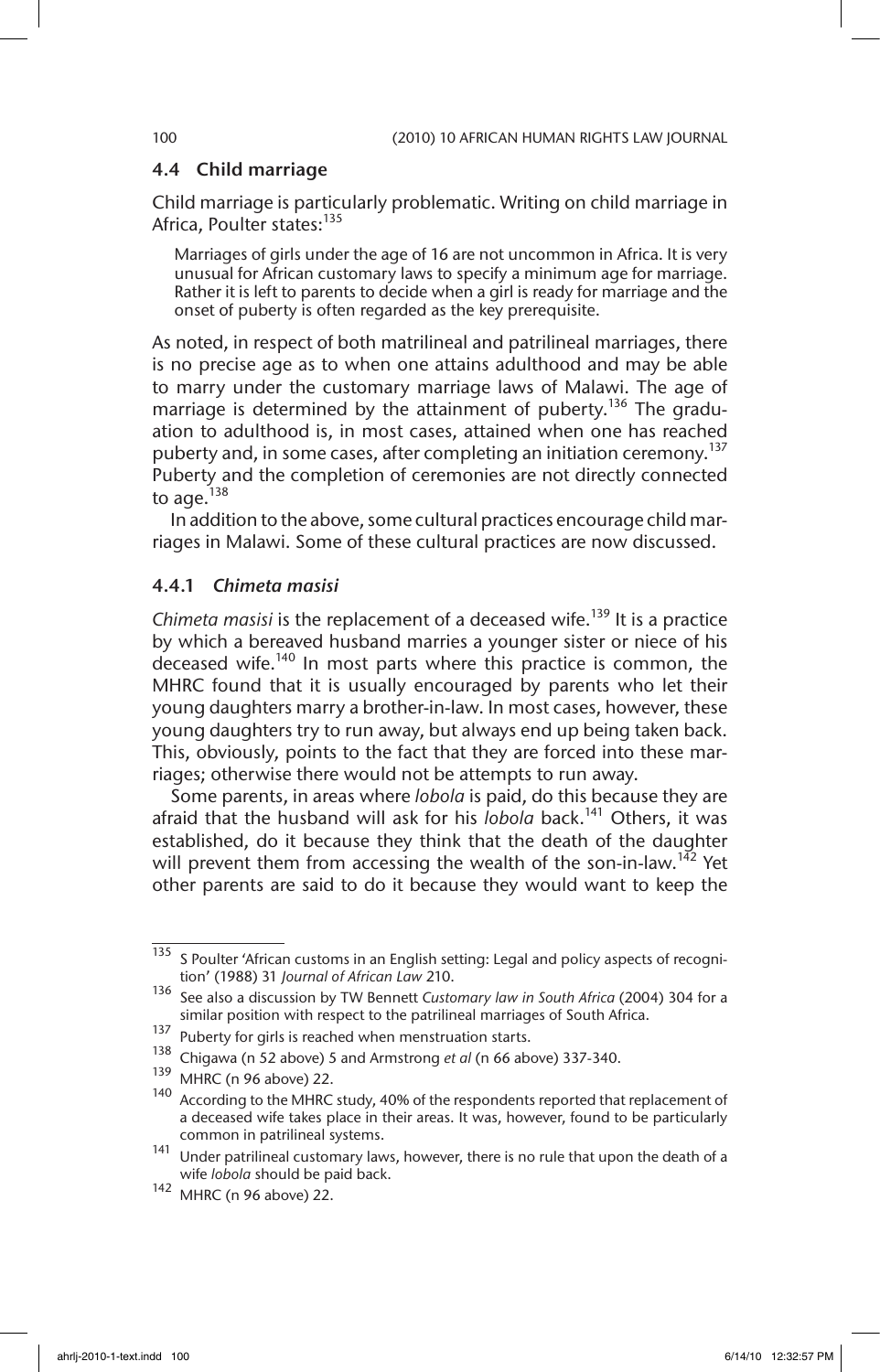son-in-law in their family since he is of good character. And some think that they would be protecting their grandchildren. More disturbing is the fact that these daughters could be as young as 15 and marry a man who might be 50 or older.<sup>143</sup> Clearly, this is a form of child marriage.

### 4.4.2 *Mbirigha*

*Mbirigha* means 'bonus wife'. In this practice, the husband is given a younger sister or niece of his wife to take as his second wife. The girl is sometimes enticed by the sister to join her in her marriage, or encouraged by aunts and parents to enter the union.<sup>144</sup> Sometimes the husband initiates the process himself.

The purposes of *mbirigha* include the following: First, it is a sign of gratitude to the son-in-law who is regarded as very generous or as one who takes proper care of their daughter and the parents themselves. Secondly, *mbirigha* is offered to bear children for the husband if the elder sister is barren, or has stopped bearing children because of advanced age. Thirdly, if the husband is rich, the wife may want to protect the wealth by letting her younger sister join her so that the man does not marry elsewhere. At times, the older sister would invite her younger sister in order to have someone with whom to live in the event that the husband dies. So too, the older sister may want to consolidate her power at her new home.

This practice, although said to be in general decline, was found to have been common in many of the areas covered by the study conducted by the MHRC. The *mbirigha*, as in the case of *chimeta masisi* discussed above, can be as young as 15, if not younger, depending on the age at which she attained puberty. Here again, we see that similar violations occur to the *mbirigha*.

### 4.4.3 *Kupawila*

Kupawila means paying off a debt by marrying a daughter.<sup>145</sup> The most common form of *kupawila* in the northern parts of the Chitipa district occurs when the daughter's parents get into debt and as payment for the debt offer their daughter in marriage to the creditor. The daughter could be as young as nine and the man could be 40 or older. The daughter in this situation ends up attaining puberty while staying with the husband. Such daughters, it was established, stick with this arrangement because they are threatened that some curse would befall them if they tried to run away.<sup>146</sup> The MHRC found that 15,4 per

 $\overline{143}$  As above.

 $144$  The MHRC found that 45% of interviewees said that 'bonus wife' is a practice that takes place in their area.

<sup>145</sup> MHRC (n 96 above) 23-24.

<sup>146</sup> As above.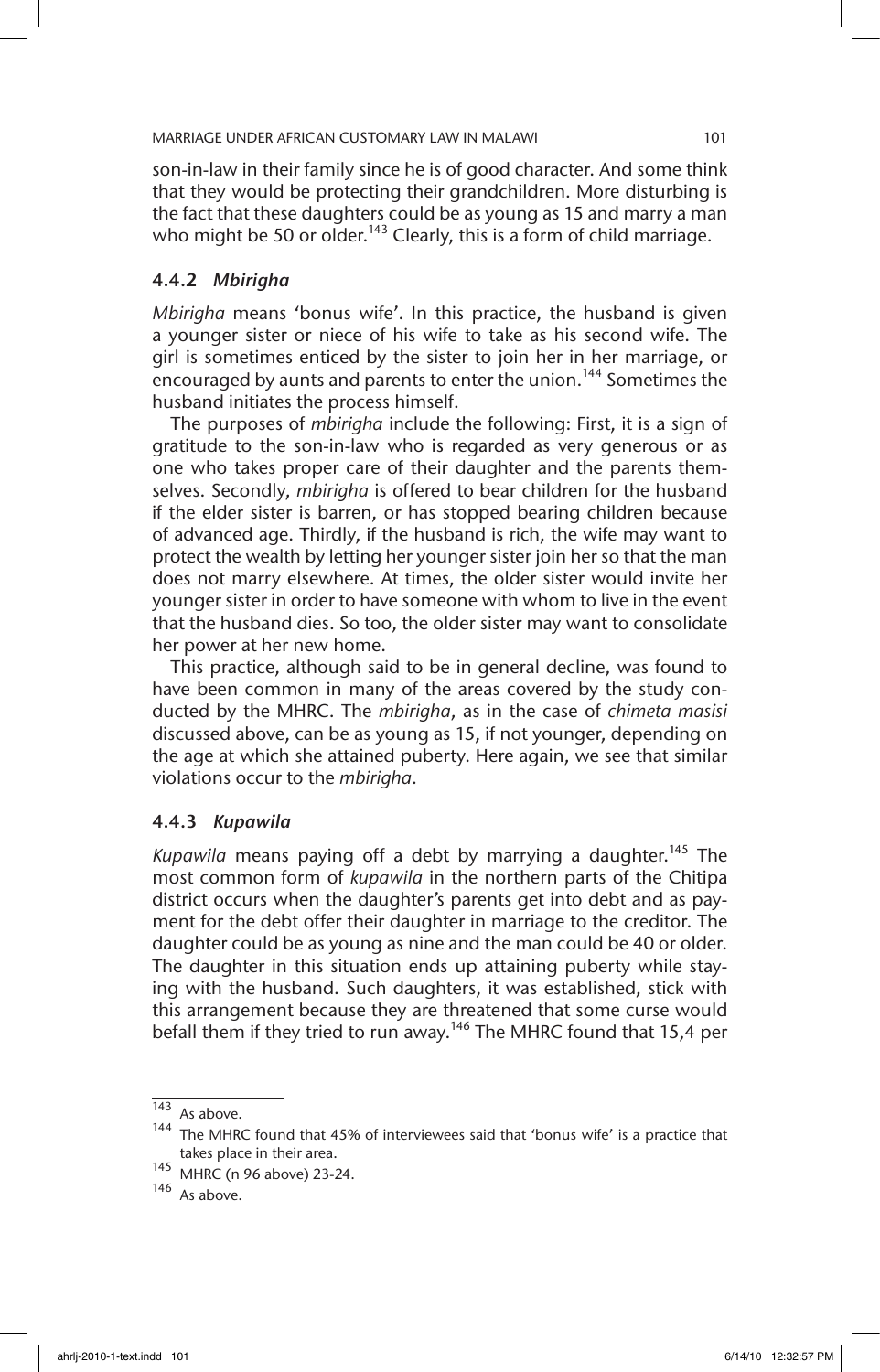cent of the respondents in their survey said that *kupawila* still persisted in their communities.

A variation of *kupawila* in the Mzimba district takes place when parents eye a male tenant on an estate who is hard-working and shows good prospects for doing well financially. The parents could then ask the tenant to do some piecework for them at their house. When the work has been done, some parents claim that they cannot pay for the services rendered but can instead give the tenant their daughter. In such cases the tenant is not asked to pay *lobola*.

Another form of *kupawila* the study came across is when parents send daughters as young as nine to stay with a rich man. The parents and the rich man would already have agreed, and money or cattle would already have changed hands. The daughter would be oblivious of the arrangement that her stay with the rich man is going to materialise into a marriage.

In both the Chitipa and the Mzimba districts, a variation of the practice of *kupawila* involves an arrangement by which the parents of a boy and those of a girl become very close and, in an attempt to strengthen their relationship, arrange that their children should marry each other. In the end they force their children into marriage.<sup>147</sup>

Having said that, it is observed that at the international level there have been several attempts to tackle the problem of child marriages, including the 1956 Slavery Convention,  $148$  the UN Convention on Consent to Marriage, Minimum Age of Marriage and Registration of Marriages 1962 and CEDAW.<sup>149</sup> On the African continent, the African Children's Charter prohibits early marriage and specifies 18 as the legal age of marriage.<sup>150</sup> The African Women's Protocol has also specified a minimum age of marriage of 18 years.<sup>151</sup>

As noted earlier in this article, sections 22(6), (7) and (8) of the Malawian Constitution regulate the age for entering into marriage. Subsection (6) provides that: '[n]o person over the age of eighteen years shall be prevented from entering into marriage'. This provision, as noted earlier, sets the marrying age at 18 years.<sup>152</sup> It is clear that this constitutional provision is intended to protect young girls against child marriages. However, subsection (7) requires that those who are aged between 15 and 18 need parental consent. By allowing persons

 $\frac{147}{147}$  MHRC (n 96 above) 24.

 $148$  Art 2 of the UN Supplementary Convention on the Abolition of Slavery, the Slave Trade, and Institutions and Practices Similar to Slavery 1956.

<sup>&</sup>lt;sup>149</sup> Art 16(2) of CEDAW. See also CEDAW General Recommendation 21 paras 36, 38 & 39.

<sup>150</sup> Art 21(2) African Children's Charter.

<sup>151</sup> Art 6(b) African Women's Protocol.

<sup>&</sup>lt;sup>152</sup> See also DM Chirwa 'A full loaf is better than half: The constitutional protection of economic, social and cultural rights in Malawi' (2005) 49 *Journal of African Law*  215.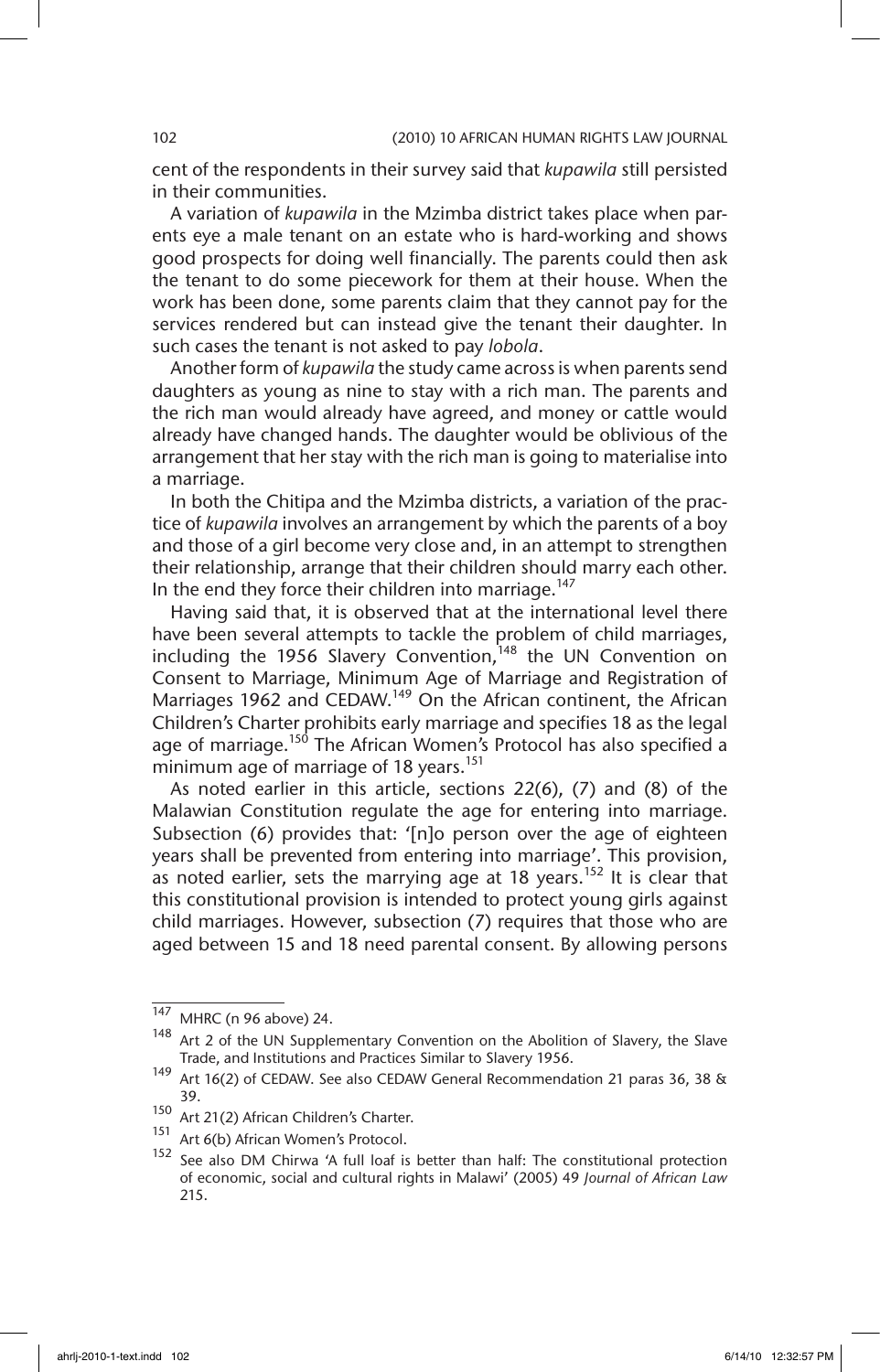of between 15 and 18 to enter into marriage with the consent of their parents, the Malawian Constitution fails to categorically prohibit child marriages.<sup>153</sup> Subsection (8) discourages marriages between persons where either of them is under the age of 15 years.<sup>154</sup> This provision suggests that marriage with a person younger than 15 years of age may be permitted since the state is obliged only to discourage such a marriage and not prohibit it. The cumulative effect of section 22(8), as read with section 23 of the Malawian Constitution that provides for the rights of children against exploitation, however, is that children under 18 years of age should rather not marry. Such an interpretation would be in accordance with the age of majority as required by the international standards to which Malawi is a party.

The MHRC findings on the cultural practices that encourage child marriages clearly show that some parents are indirectly or directly behind these marriages. For that reason, it is doubtful that a categorical prohibition of child marriages, which would be the formal approach, would yield the desired result of addressing human rights violations that come with child marriages. It is therefore suggested that a substantive approach, which would include addressing the socio-economic circumstances behind the support, in some instances becomes inevitable.

## 5 Conclusion

This paper has highlighted some of the major rules and practices pertaining to contracting a customary marriage under African customary laws that potentially offend against the Bill of Rights and international human rights standards aimed at protecting women's rights. What has been evident from the analysis undertaken is that some features of African customary law governing a marriage effectively discriminate against women on the basis of their sex and, accordingly, are in direct conflict with the Bill of Rights and international human rights law. Moreover, this discrimination not only deprives women of the capacity to exercise their constitutional rights, but weakens their overall status in society by not treating them with the human dignity afforded to men.

Malawi has an obligation under the Constitution and those international instruments that it has ratified to do all within its powers to stop discriminatory cultural practices against women. The question therefore should be how this should be done. By recognising the

<sup>&</sup>lt;sup>153</sup> Similar sentiments were also expressed in Malawi Law Commission Constitutional Review Programme: Consultative Paper (undated) 21. See also Ntata & Sinoya (n 56 above) 13.

<sup>&</sup>lt;sup>154</sup> Sec 22(8) of the Malawian Constitution provides that '[t]he state shall actually discourage marriage between persons where either of them is under the age of fifteen years'.